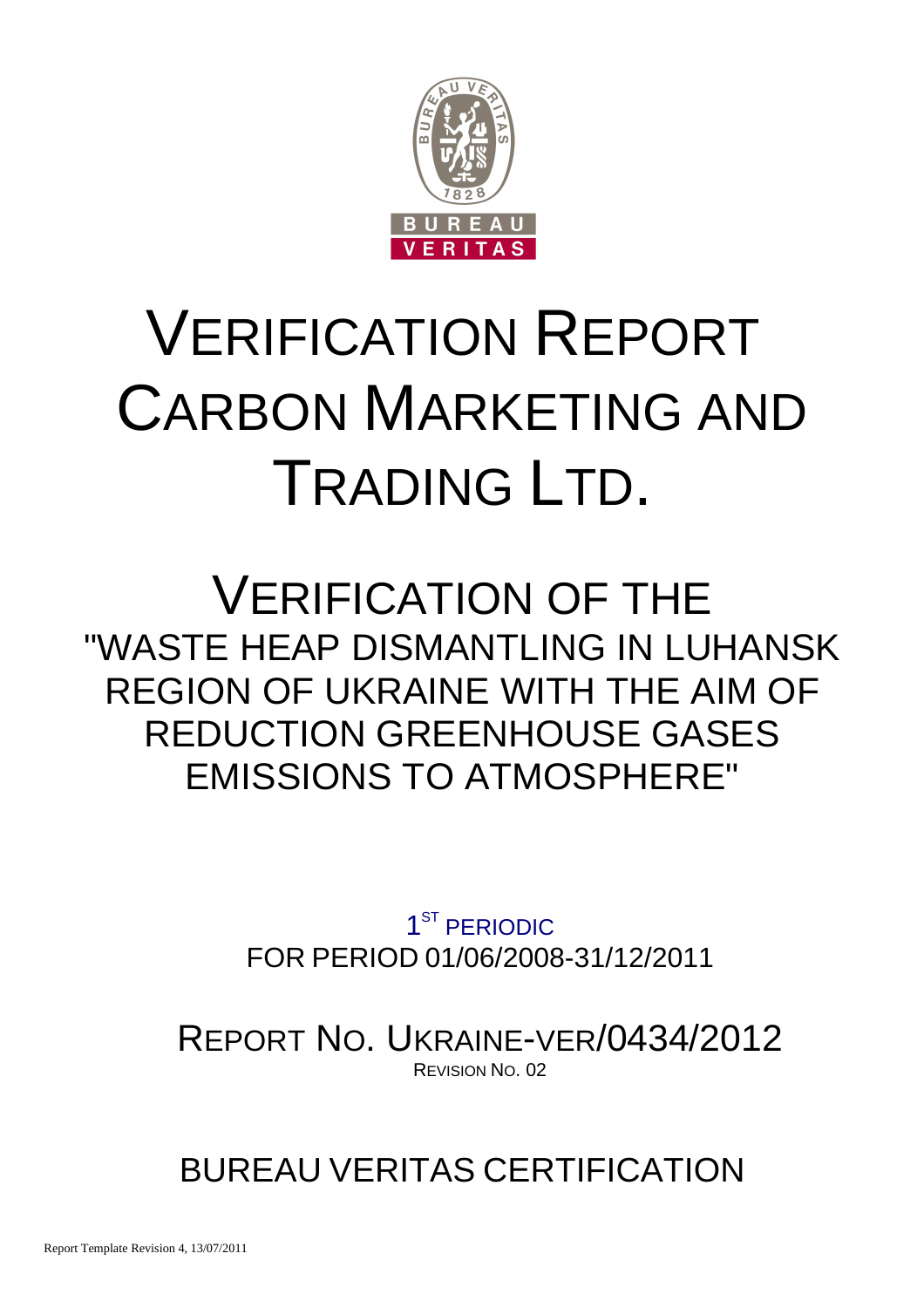

#### VERIFICATION REPORT

| Date of first issue:<br>09/04/2012                                                                                                               |                                             | Organizational unit:<br><b>Holding SAS</b> |   | <b>Bureau Veritas Certification</b>       |                                                                                                                                                                                                                                                                                                                                                                                                                                                                                                                                                                                                                                                                                       |
|--------------------------------------------------------------------------------------------------------------------------------------------------|---------------------------------------------|--------------------------------------------|---|-------------------------------------------|---------------------------------------------------------------------------------------------------------------------------------------------------------------------------------------------------------------------------------------------------------------------------------------------------------------------------------------------------------------------------------------------------------------------------------------------------------------------------------------------------------------------------------------------------------------------------------------------------------------------------------------------------------------------------------------|
| Client:<br>Carbon Marketing and Trading Ltd   Tahir Musayev                                                                                      |                                             | Client ref.:                               |   |                                           |                                                                                                                                                                                                                                                                                                                                                                                                                                                                                                                                                                                                                                                                                       |
| Summary:<br>well as the host country criteria.                                                                                                   |                                             |                                            |   |                                           | Bureau Veritas Certification has made the initial verification of the "Waste heap dismantling in Luhansk region<br>of Ukraine with the aim of reduction greenhouse gases emissions to atmosphere", project of Small Private<br>Enterprise «BIK» located near the Kodruche village, Sverdlovsk district, Luhansk Region, Ukraine, and<br>applying the JI specific approach, on the basis of UNFCCC criteria for the JI, as well as criteria given to<br>provide for consistent project operations, monitoring and reporting. UNFCCC criteria refer to Article 6 of the<br>Kyoto Protocol, the JI rules and modalities and the subsequent decisions by the JI Supervisory Committee, as |
| Verification Report & Opinion, was conducted using Bureau Veritas Certification internal procedures.                                             |                                             |                                            |   |                                           | The verification scope is defined as a periodic independent review and ex post determination by the Accredited<br>Entity of the monitored reductions in GHG emissions during defined verification period, and consisted of the<br>following three phases: i) desk review of the monitoring report against project design and the baseline and<br>monitoring plan; ii) follow-up interviews with project stakeholders; iii) resolution of outstanding issues and the<br>issuance of the final verification report and opinion. The overall verification, from Contract Review to                                                                                                       |
| Actions Requests (CR, CAR and FAR), presented in Appendix A.                                                                                     |                                             |                                            |   |                                           | The first output of the verification process is a list of Clarification, Corrective Actions Requests, Forward                                                                                                                                                                                                                                                                                                                                                                                                                                                                                                                                                                         |
| monitoring period from 01/06/2008 to 31/12/2011.                                                                                                 |                                             |                                            |   |                                           | In summary, Bureau Veritas Certification confirms that the project is implemented as planned and described in<br>approved project design documents. Installed equipment being essential for generating emission reduction<br>runs reliably and is calibrated appropriately. The monitoring system is in place and the project is generating<br>GHG emission reductions. The GHG emission reduction is calculated accurately and without material errors,<br>omissions, or misstatements, and the ERUs issued totalize 744585 tonnes of CO2 equivalent for the                                                                                                                         |
| related to the approved project baseline and monitoring, and its associated documents.                                                           |                                             |                                            |   |                                           | Our opinion relates to the project's GHG emissions and resulting GHG emission reductions reported and                                                                                                                                                                                                                                                                                                                                                                                                                                                                                                                                                                                 |
| Report No.:<br>Ukraine-ver/0434/2012                                                                                                             | Subject Group:<br>JI                        |                                            |   |                                           |                                                                                                                                                                                                                                                                                                                                                                                                                                                                                                                                                                                                                                                                                       |
| Project title:<br>"Waste heap dismantling in Luhansk region of<br>Ukraine with the aim of reduction greenhouse gases<br>emissions to atmosphere" |                                             |                                            |   |                                           |                                                                                                                                                                                                                                                                                                                                                                                                                                                                                                                                                                                                                                                                                       |
| Work carried out by:<br>Team leader<br>Team member<br>:Vladimir Kulish<br>:Vladimir Lukin<br>Team member<br>Team member                          | :Kateryna Zinevych/<br>:Sergii Verteletskyi |                                            |   |                                           |                                                                                                                                                                                                                                                                                                                                                                                                                                                                                                                                                                                                                                                                                       |
| Work reviewed by:<br>Work reviewed by:<br>Internal Technical Reviewer : Ivan Sokolov<br>Work approved by:                                        |                                             |                                            | S | Client or responsible organizational unit | tilicating distribution without permission from the                                                                                                                                                                                                                                                                                                                                                                                                                                                                                                                                                                                                                                   |
| <b>Operational Manager</b>                                                                                                                       |                                             | Ivan Sokolov                               |   | <b>Limited distribution</b>               |                                                                                                                                                                                                                                                                                                                                                                                                                                                                                                                                                                                                                                                                                       |
| Date of this revision:<br>Rev. No.:<br>24/04/2012<br>02                                                                                          | Number of pages:<br>28                      |                                            |   | Unrestricted distribution                 |                                                                                                                                                                                                                                                                                                                                                                                                                                                                                                                                                                                                                                                                                       |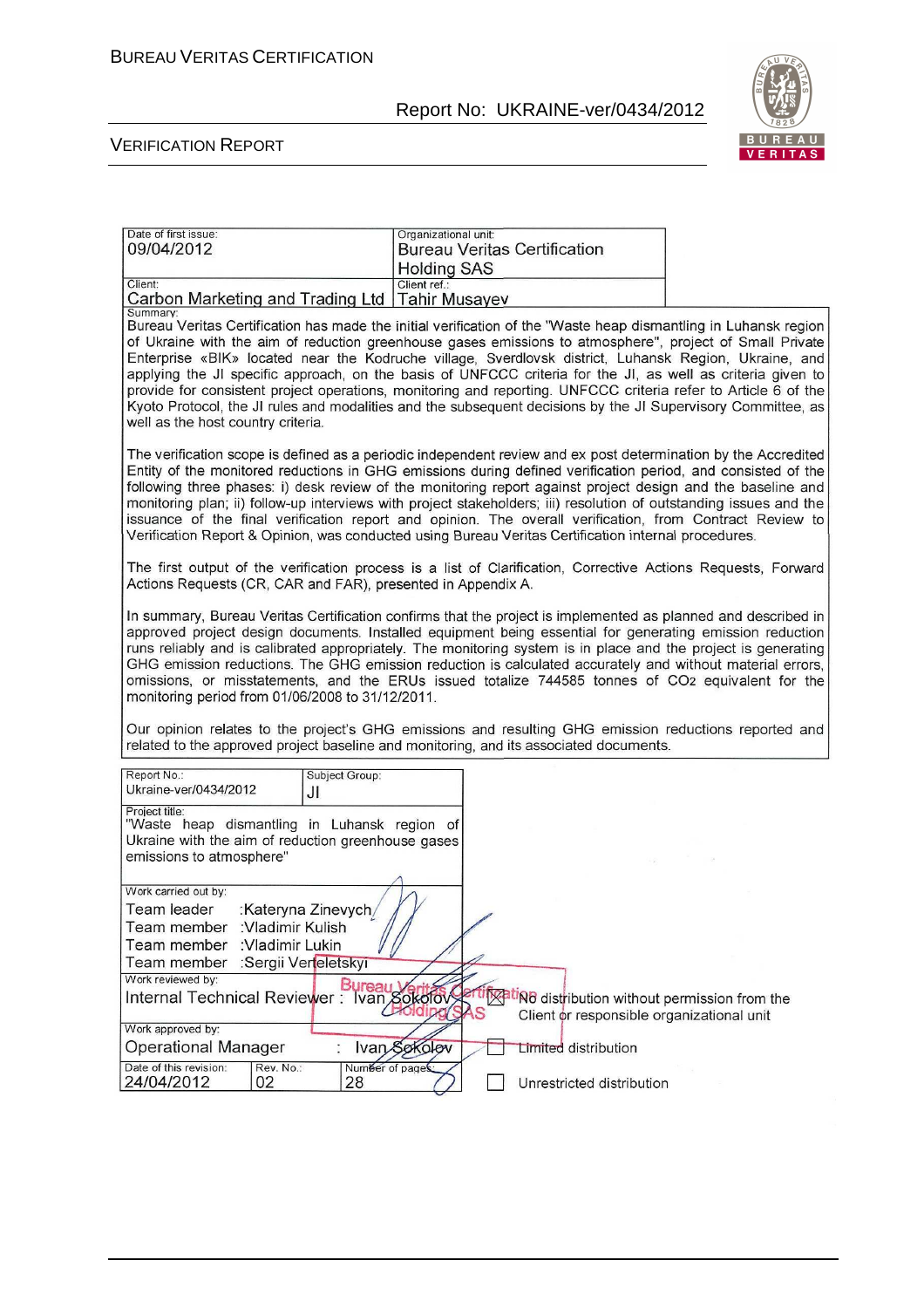VERIFICATION REPORT

#### **Table of Contents Page 2014**

| $\mathbf{1}$   |                                                                                |                |
|----------------|--------------------------------------------------------------------------------|----------------|
| 1.1            | Objective                                                                      | 3              |
| 1.2            | Scope                                                                          | 3              |
| 1.3            | <b>Verification Team</b>                                                       | 3              |
| $\overline{2}$ |                                                                                | 4              |
| 2.1            | <b>Review of Documents</b>                                                     | 4              |
| 2.2            | Follow-up Interviews                                                           | 4              |
| 2.3            | Resolution of Clarification, Corrective and Forward Action Requests            | 5              |
| 3              |                                                                                | .6             |
| 3.1            | Remaining issues and FARs from previous verifications                          | 6              |
| 3.2            | Project approval by Parties involved (90-91)                                   | 6              |
| 3.3            | Project implementation (92-93)                                                 | 6              |
| 3.4            | Compliance of the monitoring plan with the monitoring methodology<br>$(94-98)$ | $\overline{7}$ |
| 3.5            | Revision of monitoring plan (99-100)                                           | 9              |
| 3.6            | Data management (101)                                                          | 9              |
| 3.7            | Verification regarding programmes of activities (102-110)                      | 11             |
| 4              |                                                                                |                |
| 5              |                                                                                |                |
|                |                                                                                |                |

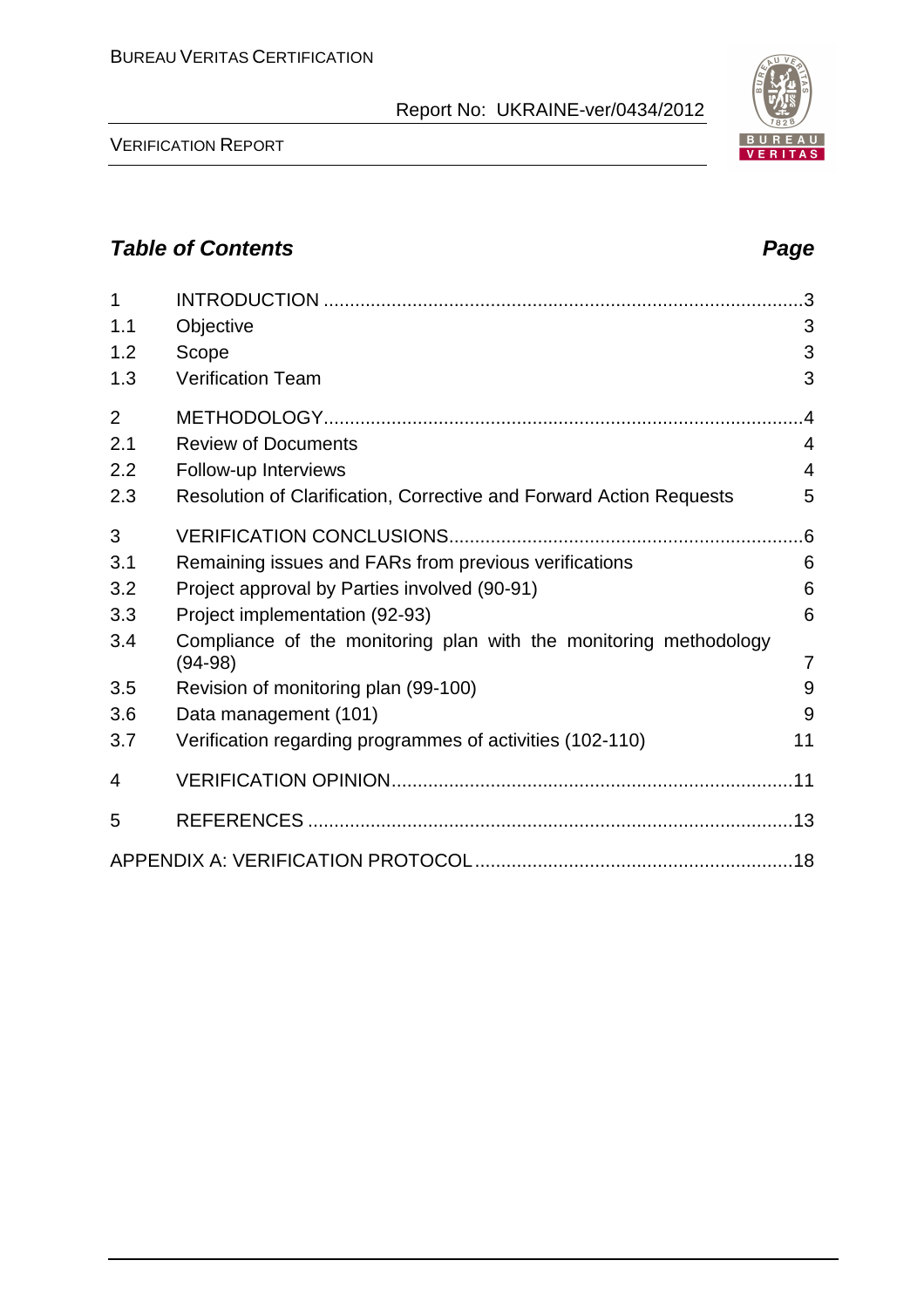

VERIFICATION REPORT

#### **1 INTRODUCTION**

Carbon Marketing and Trading Ltd has commissioned Bureau Veritas Certification to verify the emissions reductions of its JI project " Waste heap dismantling in Luhansk region of Ukraine with the aim of reduction greenhouse gases emissions to atmosphere" (hereafter called "the project") near the Kodruche village, Sverdlovsk district, Luhansk Region, Ukraine.

This report summarizes the findings of the verification of the project, performed on the basis of UNFCCC criteria, as well as criteria given to provide for consistent project operations, monitoring and reporting.

#### **1.1 Objective**

Verification is the periodic independent review and ex post determination by the Accredited Independent Entity of the monitored reductions in GHG emissions during defined verification period.

The objective of verification can be divided in Initial Verification and Periodic Verification.

UNFCCC criteria refer to Article 6 of the Kyoto Protocol, the JI rules and modalities and the subsequent decisions by the JI Supervisory Committee, as well as the host country criteria.

#### **1.2 Scope**

The verification scope is defined as an independent and objective review of the project design document, the project's baseline study, monitoring plan and monitoring report, and other relevant documents. The information in these documents is reviewed against Kyoto Protocol requirements, UNFCCC rules and associated interpretations.

The verification is not meant to provide any consulting towards the Client. However, stated requests for clarifications, corrective and/or forward actions may provide input for improvement of the project monitoring towards reductions in the GHG emissions.

#### **1.3 Verification Team**

The verification team consists of the following personnel:

Kateryna Zinevych Bureau Veritas Certification Team Leader, Climate Change Verifier

Vladimir Kulish Bureau Veritas Certification Team member, Climate Change Verifier

Sergii Verteletskyi

Bureau Veritas Certification Team member, Climate Change Verifier Trainee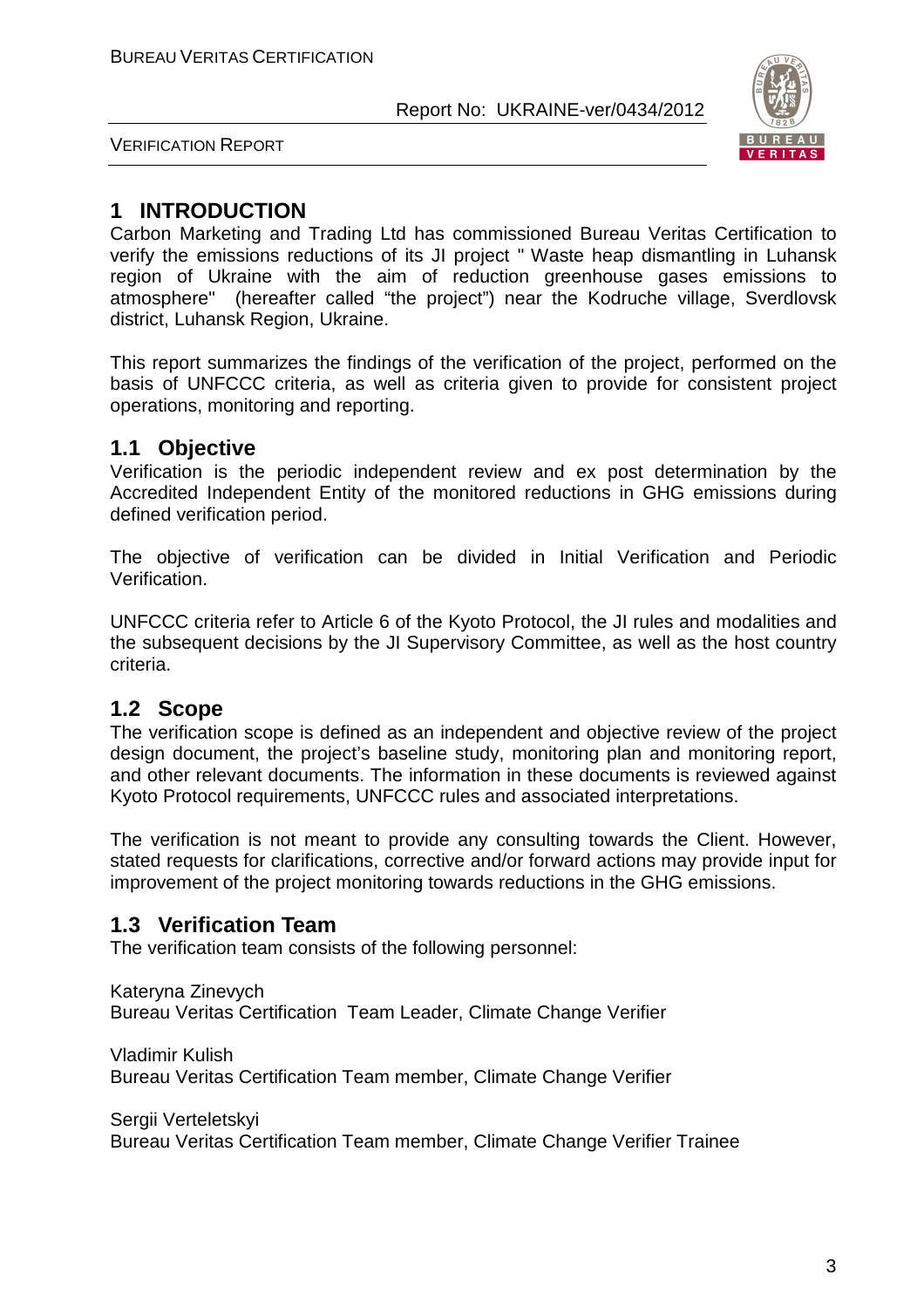

VERIFICATION REPORT

Vladimir Lukin Bureau Veritas Certification Team member, technical specialist

Bureau Veritas Certification, Technical Expert

This verification report was reviewed by: Ivan Sokolov Bureau Veritas Certification, Internal Technical Reviewer

#### **2 METHODOLOGY**

The overall verification, from Contract Review to Verification Report & Opinion, was conducted using Bureau Veritas Certification internal procedures.

In order to ensure transparency, a verification protocol was customized for the project, according to the version 01 of the Joint Implementation Determination and Verification Manual, issued by the Joint Implementation Supervisory Committee at its 19 meeting on 04/12/2009. The protocol shows, in a transparent manner, criteria (requirements), means of verification and the results from verifying the identified criteria. The verification protocol serves the following purposes:

- It organizes, details and clarifies the requirements a JI project is expected to meet;
- It ensures a transparent verification process where the verifier will document how a particular requirement has been verified and the result of the verification.

The completed verification protocol is enclosed in Appendix A to this report.

#### **2.1 Review of Documents**

The Monitoring Report (MR) submitted by Carbon Capital Services Ltd. and additional background documents related to the project design and baseline, i.e. country Law, Project Design Document (PDD), Guidance on criteria for baseline setting and monitoring, Host party criteria, Kyoto Protocol, Clarifications on Verification Requirements to be Checked by an Accredited Independent Entity were reviewed.

The verification findings presented in this report relate to the Monitoring Report for the period from 01/06/2008 to 31/12/2011 version 1.0 as of March 07, 2012, version 2.0 as of April 02, 2012, version 3.0 as of April 20, 2012 and project as described in the determined PDD.

#### **2.2 Follow-up Interviews**

On 20/03/2012 Bureau Veritas Certification performed on-site interviews with project stakeholders to confirm selected information and to resolve issues identified in the document review. Representatives of Carbon Capital Services Ltd. and SPE «BIK» were interviewed (see References). The main topics of the interviews are summarized in Table 1.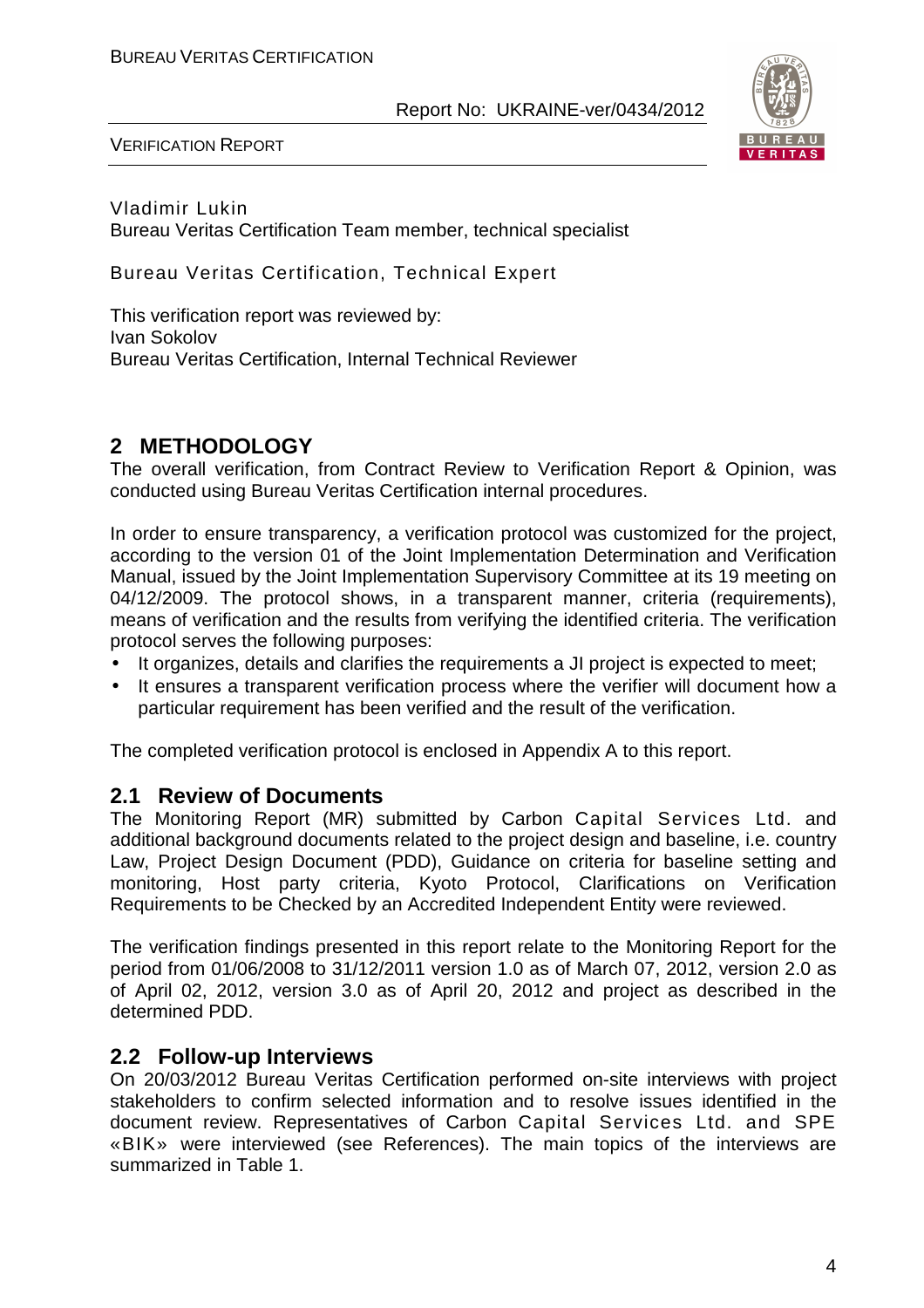

VERIFICATION REPORT

#### **Table 1 Interview topics**

| <b>Interviewed</b><br>organization | <b>Interview topics</b>                                                      |
|------------------------------------|------------------------------------------------------------------------------|
| SPE «BIK»                          | $\triangleright$ Project history,                                            |
|                                    | $\triangleright$ Project approach,                                           |
|                                    | $\triangleright$ Project boundary,                                           |
|                                    | $\triangleright$ Implementation schedule,                                    |
|                                    | $\triangleright$ Organizational structure,                                   |
|                                    | $\triangleright$ Responsibilities and authorities,                           |
|                                    | $\triangleright$ Training of personnel,                                      |
|                                    | $\triangleright$ Quality management procedures and technology,               |
|                                    | $\triangleright$ Rehabilitation/Implementation of<br>equipment<br>(records), |
|                                    | $\triangleright$ Metering equipment control,                                 |
|                                    | $\triangleright$ Metering record keeping system, database,                   |
|                                    | $\triangleright$ Technical documentation,                                    |
|                                    | $\triangleright$ Monitoring plan and procedures,                             |
|                                    | $\triangleright$ Permits and licenses,                                       |
|                                    | $\triangleright$ Local stakeholder's response.                               |
| Consultant:                        | $\triangleright$ Baseline methodology,                                       |
| Carbon Capital                     | $\triangleright$ Monitoring plan,                                            |
| Services Ltd.                      | $\triangleright$ Additionality proofs,                                       |
|                                    | $\triangleright$ Calculation of emission reduction.                          |

#### **2.3 Resolution of Clarification, Corrective and Forward Action Requests**

The objective of this phase of the verification is to raise the requests for corrective actions and clarification and any other outstanding issues that needed to be clarified for Bureau Veritas Certification positive conclusion on the GHG emission reduction calculation.

If the Verification Team, in assessing the monitoring report and supporting documents, identifies issues that need to be corrected, clarified or improved with regard to the monitoring requirements, it should raise these issues and inform the project participants of these issues in the form of:

(a) Corrective action request (CAR), requesting the project participants to correct a mistake that is not in accordance with the monitoring plan;

(b) Clarification request (CL), requesting the project participants to provide additional information for the Verification Team to assess compliance with the monitoring plan;

(c) Forward action request (FAR), informing the project participants of an issue, relating to the monitoring that needs to be reviewed during the next verification period.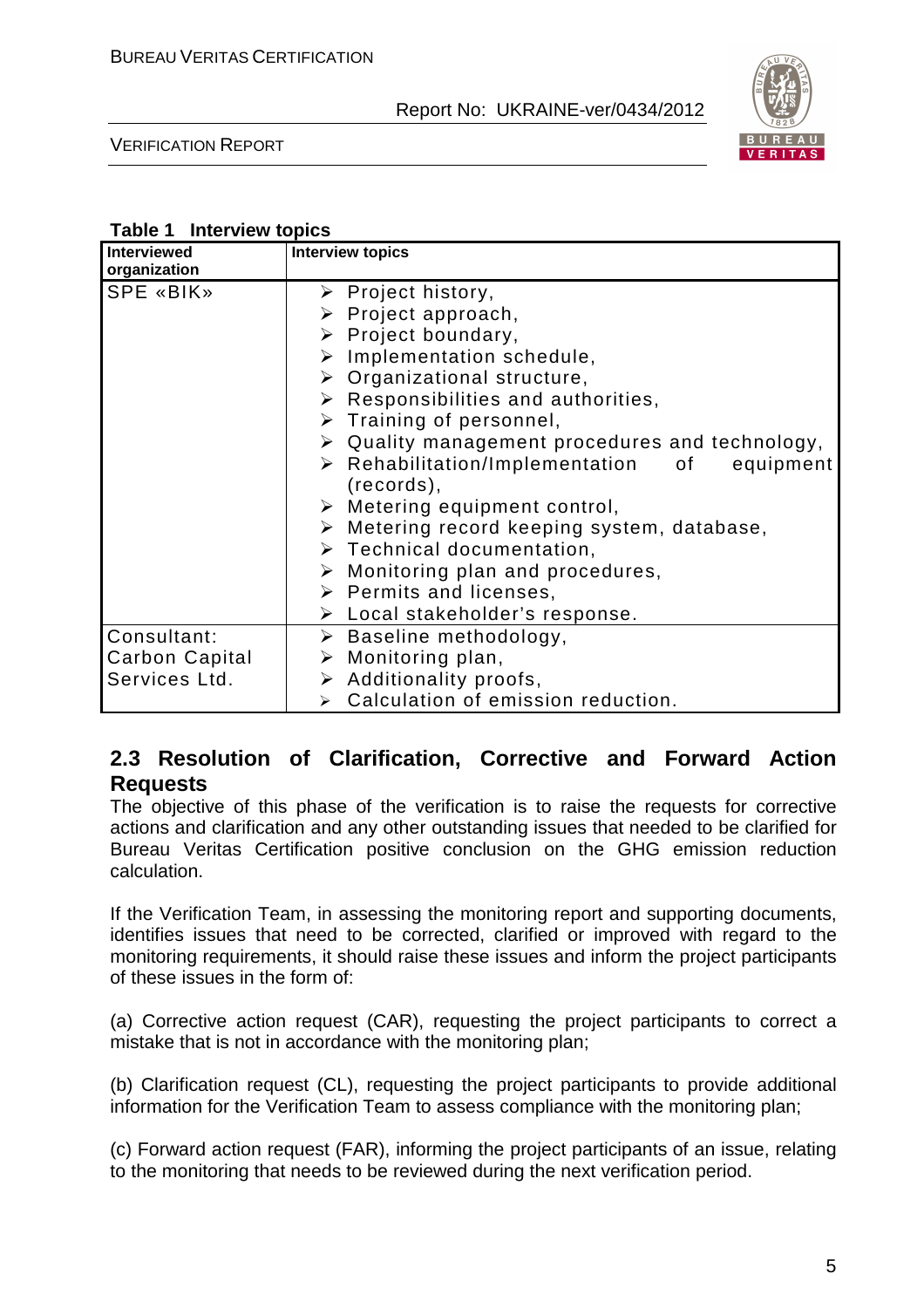

VERIFICATION REPORT

The Verification Team will make an objective assessment as to whether the actions taken by the project participants, if any, satisfactorily resolve the issues raised, if any, and should conclude its findings of the verification.

To guarantee the transparency of the verification process, the concerns raised are documented in more detail in the verification protocol in Appendix A.

#### **3 VERIFICATION CONCLUSIONS**

In the following sections, the conclusions of the verification are stated.

The findings from the desk review of the original monitoring documents and the findings from interviews during the follow up visit are described in the Verification Protocol in Appendix A.

The Clarification, Corrective and Forward Action Requests are stated, where applicable, in the following sections and are further documented in the Verification Protocol in Appendix A. The verification of the Project resulted in 12 Corrective Action Requests, 2 Clarification Requests, and 0 Forward Action Requests.

The number between brackets at the end of each section corresponds to the DVM paragraph.

#### **3.1 Remaining issues and FARs from previous verifications**

Current verification is initial.No FARs were rised during determination.

#### **3.2 Project approval by Parties involved (90-91)**

The project obtained approval by the Host party (Ukraine) on 24/04/2012 (Letter of Approval #1076/23/7 issued by State Environmental Investment Agency of Ukraine as of 20/04/2012).

Written project approval by Netherlands has been issued by the NFP of that Party on 17/04/2012 (Letter of Approval 2012JI11 issued by the NL Agency Ministry of Economic Affairs, Agriculture and Innovation dated 17/04/2012).

The above mentioned written approval is unconditional.

The identified areas of concern as to project approval by the parties involved, project participants response and BV Certification's conclusion are described in Appendix A to this report (refer to CAR 01 and CAR 02).

#### **3.3 Project implementation (92-93)**

The project has been initiated in the start of 2005. 15th of January 2006 is the date of signing the purchase contract the main equipment. Installation and construction works were initiated by the end of 2007. 31st of May 2008 is the date of commissioning of the equipment .The operations at the facility have started on the 31st of May 2008. The JI was one of the drivers for the project from the start and financial benefits provided by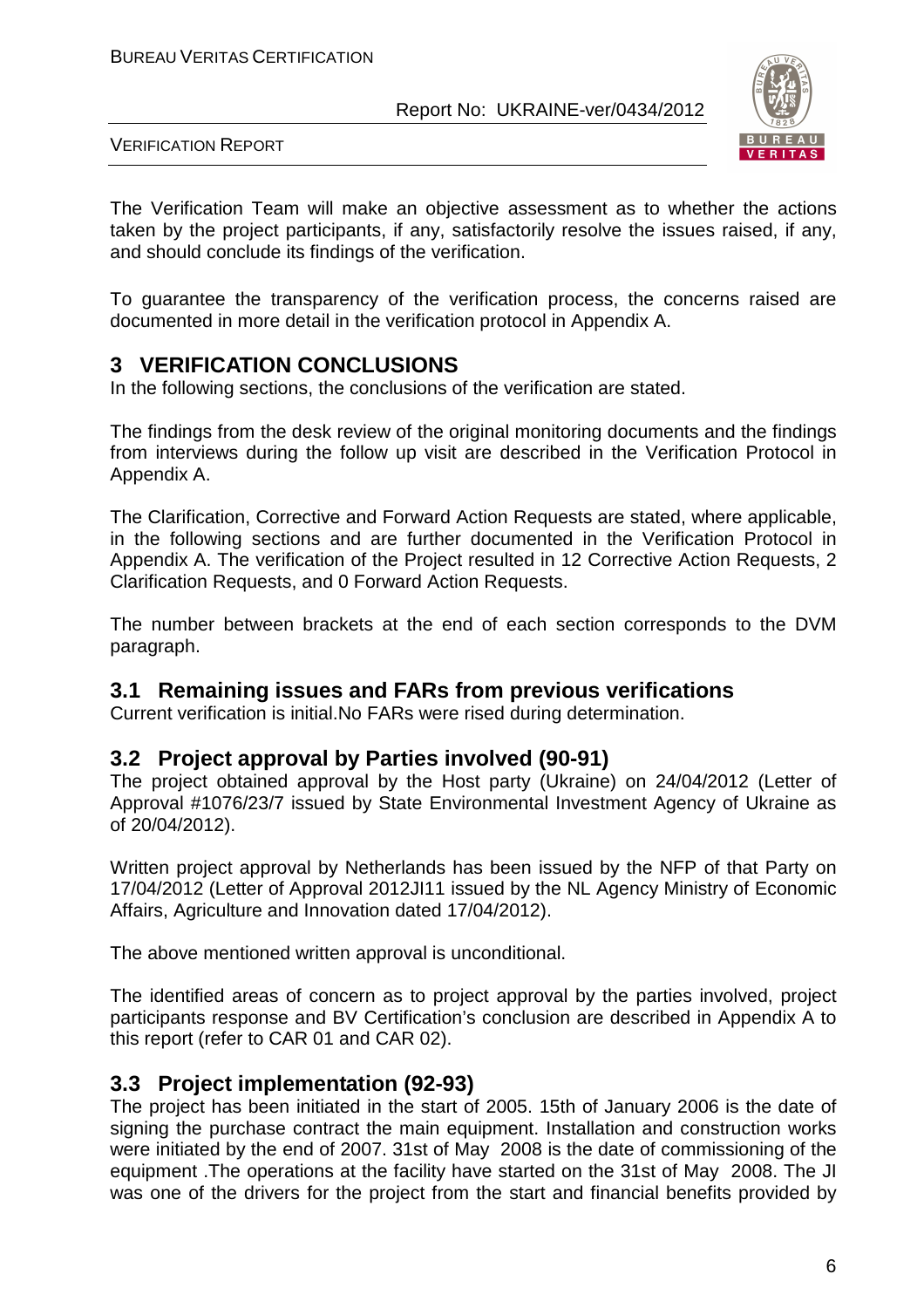

VERIFICATION REPORT

the JI mechanism were considered as one of the reasons to start the project and are crucial in the decision to start the operations.

This Project is aimed at coal extraction from the mine's waste heaps near the Kodruche village, Sverdlovsk district, Luhansk Region, Ukraine. These waste heaps have been accumulated some time before the start of the project activity from the mining waste of underground mines. Project activity will prevent greenhouse gas emissions into the atmosphere during combustion of the heaps and will contribute an additional amount of coal, without the need for mining.

Used equipment is designed and made in Germany, works on the principle of dry enrichment method of pneumatic settlement, ensuring high efficiency of separation of coal from the rocks:

1 - Completely dry method of air beneficiation with high efficiency and low humidity preservation of the finished product;

2 - Controlled deep coal beneficiation, that allows to provide quality product with attachment to the desire of a buyer;

3 - Ability to beneficiate of any material, with a capacity of coal;

4 - Ability to obtain the fractional composition of the coal product in the range of 0 to 50 mm;

5 - Completely automatic control and quality control from the load system to a finished product;

6 - The process complies with environmental standards Euro 4.

The Project envisages high-grade anthracite production for the needs of households and energy sector. This beneficiation allair  $-$  jig plant was invented for the dry upgrading of coal. The advantages of jigging process are combined with advantages of dry beneficiation processes; e.g. no need for process water, clarified water or water purification, no fines dewatering no slurry impoundment. The dry beneficiation of hard coal and lignite is performed by Allair-jig plant, which gives the possibility to reduce the ash and sulfur content without having to use traditional wet separation processes.

The identified areas of concern as to project implementation, project participants response and BV Certification's conclusion are described in Appendix A to this report (refer to CAR 03).

#### **3.4 Compliance of the monitoring plan with the monitoring methodology (94-98)**

The monitoring occurred in accordance with the monitoring plan included in the PDD regarding which the determination has been deemed final and is so listed on the UNFCCC JI website.

For calculating the emission reductions, key factors, influencing the baseline emissions and the activity level of the project and the emissions as well as risks associated with the project were taken into account, as appropriate.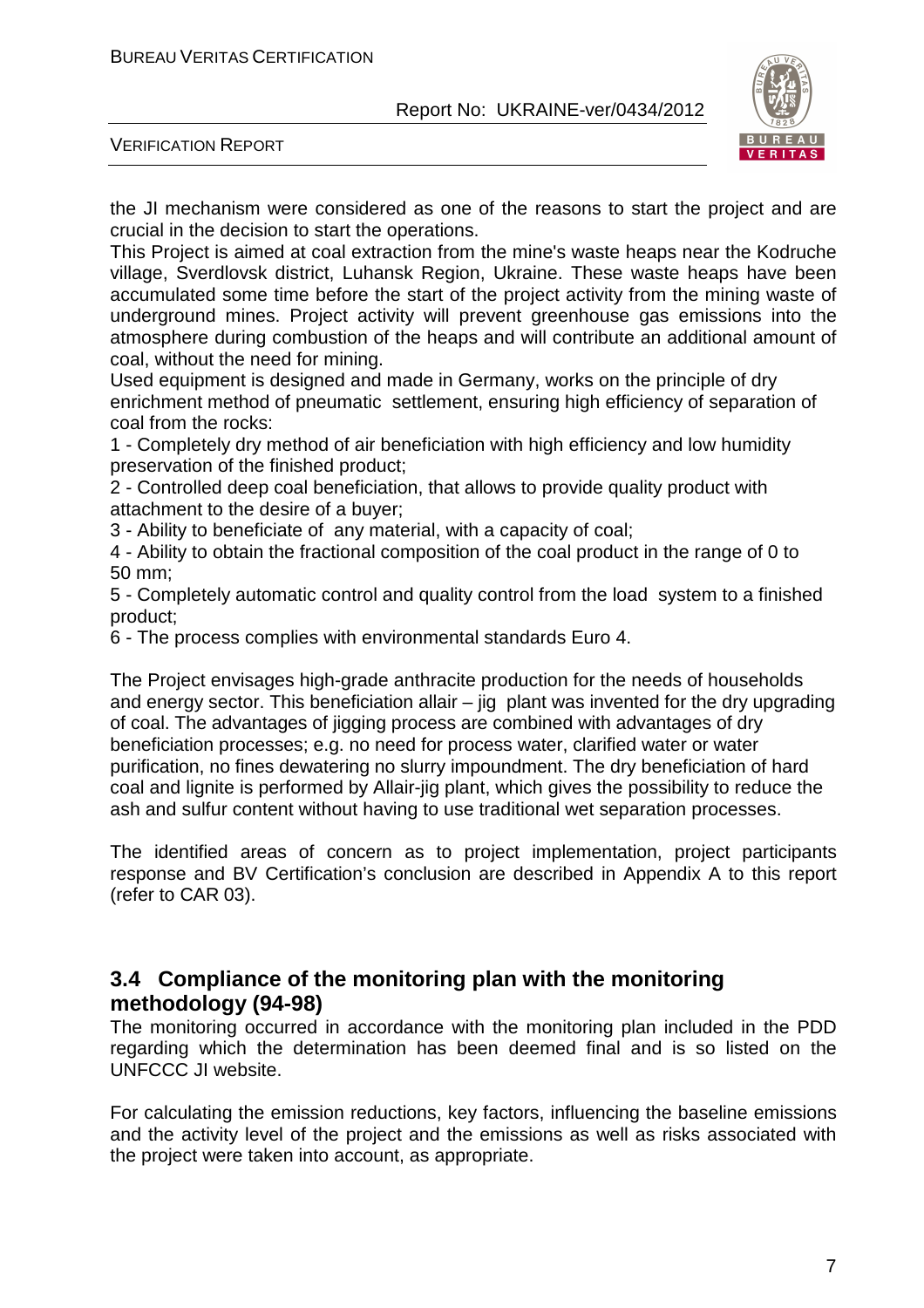

VERIFICATION REPORT

Data sources used for calculating emission reductions, such as electricity meter, weight reports,fuel consumption log book (monthly data from the company) and quality certificates of coal fraction are clearly identified, reliable and transparent.

Emission factors, including default emission factors, are selected by carefully balancing accuracy and reasonableness, and appropriately justified of the choice.

The measurement method selected for the project is based on measuring some monitored parameters - coal produced and electricity consumed - and relying on accounting documents and reports for other parameters (fuel used). The measurement setup will be based on the following meters: for electricity consumed - the " EMS 132.10.1" electronic meter produced by Elgama-Elektronika which is a multifunction device for measurement of electric energy; for coal produced - electronic automobile scales 60ВА1П produced by LLC "Company "Vagovimіryuvalnі system". "EMS 132.10.1" electricity meter has 1.0 accuracy class. This type of meter requires calibration every 6 years in Ukraine. Automobile scales have the "average" accuracy class. This type of scales requires calibration every year in Ukraine. For the measurement of fuel consumption information from accounting department will be used: receipts for the fuel purchased; reports on the fuel used and accounting documents for fuel usage.

| <b>Electricity meter</b>     |                             |  |
|------------------------------|-----------------------------|--|
| Data unit                    | kWh                         |  |
| Producer                     | Elgama-Elektronika          |  |
| Type                         | <b>Electronic meter EMS</b> |  |
| Serial number                | 442872                      |  |
| Accuracy class               | 1. $\Omega$                 |  |
| Date of last calibration     | 15/02/2007                  |  |
| <b>Calibration frequency</b> | 6 yr                        |  |
| Validity                     | "Lugansk Energy Union" Ltd. |  |

The following equipment are using for the monitoring :

| The electronic strain-measuring car scales |                                  |  |
|--------------------------------------------|----------------------------------|--|
| Data unit                                  |                                  |  |
| Producer                                   | LLC "Company                     |  |
|                                            | "Vagovimiryuvalni system"        |  |
| <b>Type</b>                                | The electronic car scales 60BA1P |  |
| Serial number                              | B-036                            |  |
| <b>Accuracy class</b>                      | Medium (GOST 29329-92)           |  |
| Date of last calibration                   | 29/09/2011                       |  |
| <b>Calibration frequency</b>               | 1 year                           |  |
| Validity                                   | SE «Luhanskstandartmetrologiya»  |  |

The calculation of emission reductions is based on conservative assumptions and the most plausible scenarios in a transparent manner.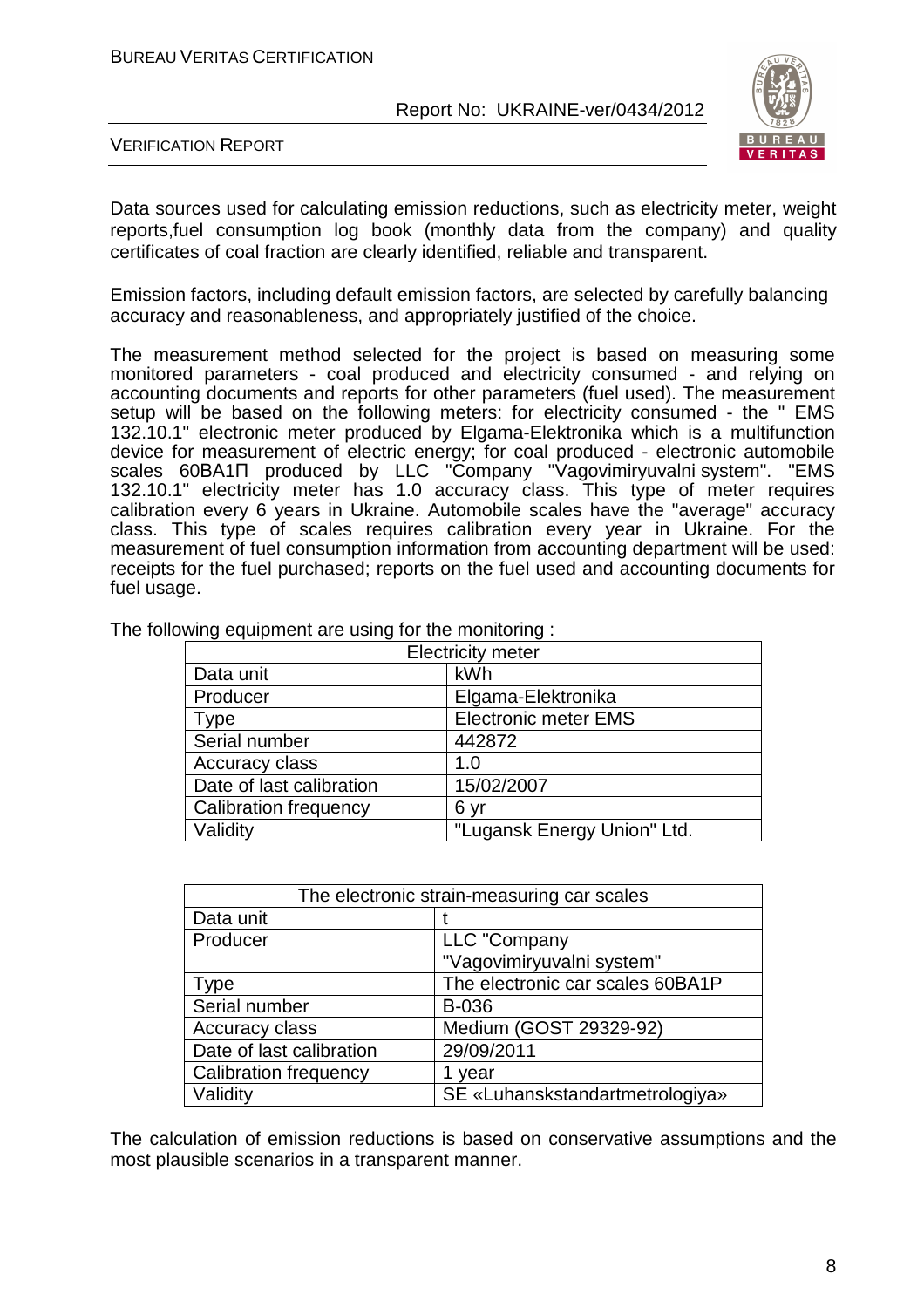

VERIFICATION REPORT

Key measures for monitoring are described in detail in Monitoring Report. Any deviations from monitoring algorithm were not detected. Monitoring factors, including the parameters that are subject to monitoring, measuring equipment and data on its calibration are described in detail in Section C of Monitoring Report, as well as additional documents in electronic format, are totally correspond with the described in the PDD.

The identified areas of concern as to the compliance of the monitoring plan with the monitoring methodology, project participants response and BV Certification's conclusion are described in Appendix A to this report (refer to CAR 04- CAR 07 and CL 01- CL 02).

#### **3.5 Revision of monitoring plan (99-100)**

"Not applicable"

#### **3.6 Data management (101)**

The data and their sources, provided in monitoring report, are clearly identified, reliable and transparent.

The implementation of data collection procedures is in accordance with the monitoring plan, including the quality control and quality assurance procedures. These procedures are mentioned in the section "References" of this report.

The function of the monitoring equipment, including its calibration status, is in order.

The evidence and records used for the monitoring are maintained in a traceable manner.

The data collection and management system for the project is in accordance with the monitoring plan.

The operational and management structure (as shown in below the figure) and the responsibilities of the principals are as follows. Ultimate responsibility for the project rests with the JI Project Manager.

| JI Project Management Team                     |                         |                                                  |  |
|------------------------------------------------|-------------------------|--------------------------------------------------|--|
|                                                |                         |                                                  |  |
| <b>Internal Audit Department</b><br>(Director) | <b>Monitoring Staff</b> | <b>Operation and Maintenance</b><br><b>Staff</b> |  |
| Brajnikov O.M.                                 | Horhordina N.A.         | Druchenko A.V.                                   |  |

The JI Project Manager is responsible for:

- Checking and signing off all project operational-related activities
- Appointing and liaising with the accredited independent entity (AIE)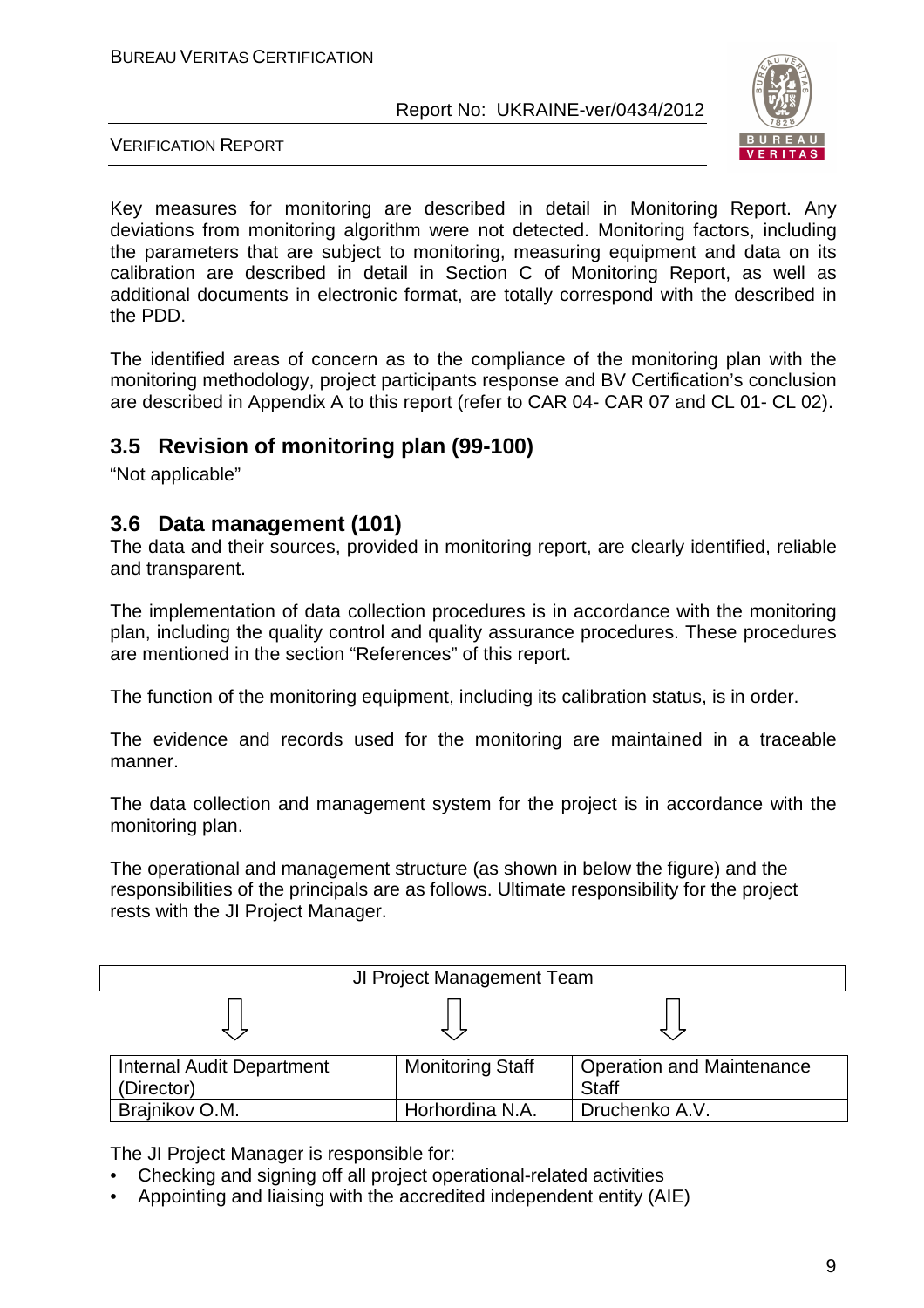

VERIFICATION REPORT

- Identifying an audit team leader to be appointed by the Chief Engineer or a delegated authority
- Appointing a JI technical team to undertake the operational activities
- Organizing training and refresher courses
- Preparing and supervising a Health and Safety Plan for the JI technical team
- Supervising the work of the JI technical team
- Cross checking reported volumes and sales receipts

Internal Audit Department (Director)

The project owner - Small Private Enterprise «BIK» will implement provisions of this monitoring plan into its organizational and quality management structure. For monitoring, collection, registration, visualization, archiving, reporting of the monitored data and periodical checking of the measurement devices the management team headed by the Director of the company is responsible.

The monitoring staff is responsible for:

• Monitoring and recording of the relevant parameters

The operation and maintenance staff are responsible for:

• Operation and maintenance of the project infrastructure

Service and maintenance equipment is performed by technical personnel beneficiation plant.

For monitoring period the following parameters have collected and registered:

**1.** Additional electricity consumed in the relevant period as a result of the implementation of the project activity

This parameter is registered by a specialized electricity meters. The meters are situated next to the current transformers on the site of the project activity. These meters register all electric energy consumed by the project activity as they are located on the only electrical input available on site. Readings are used in the commercial dealings with the energy supply company. Monthly bills for electricity are available. Regular cross-checks with the energy supply company have performed. Monthly and annual reports are based on the monthly bills.

**2.** Amount of diesel fuel that has been used for the project activity in the monitoring period.

For the metering of this parameter the commercial data of the company are used. Receipts and other accounting data are used in order to confirm the amount of fuel consumed. All fuel consumption is taken into account and is attributed to the project activity. If the data in the commercial documents mentioned are provided in liters rather than in tones the data in liters are converted into tones using the density of 0,85 kg/l. Regular cross-checks with the suppliers are carried out. The monthly and annual reports are based on these data.

**3.** Amount of coal that has been extracted from the waste heaps and combusted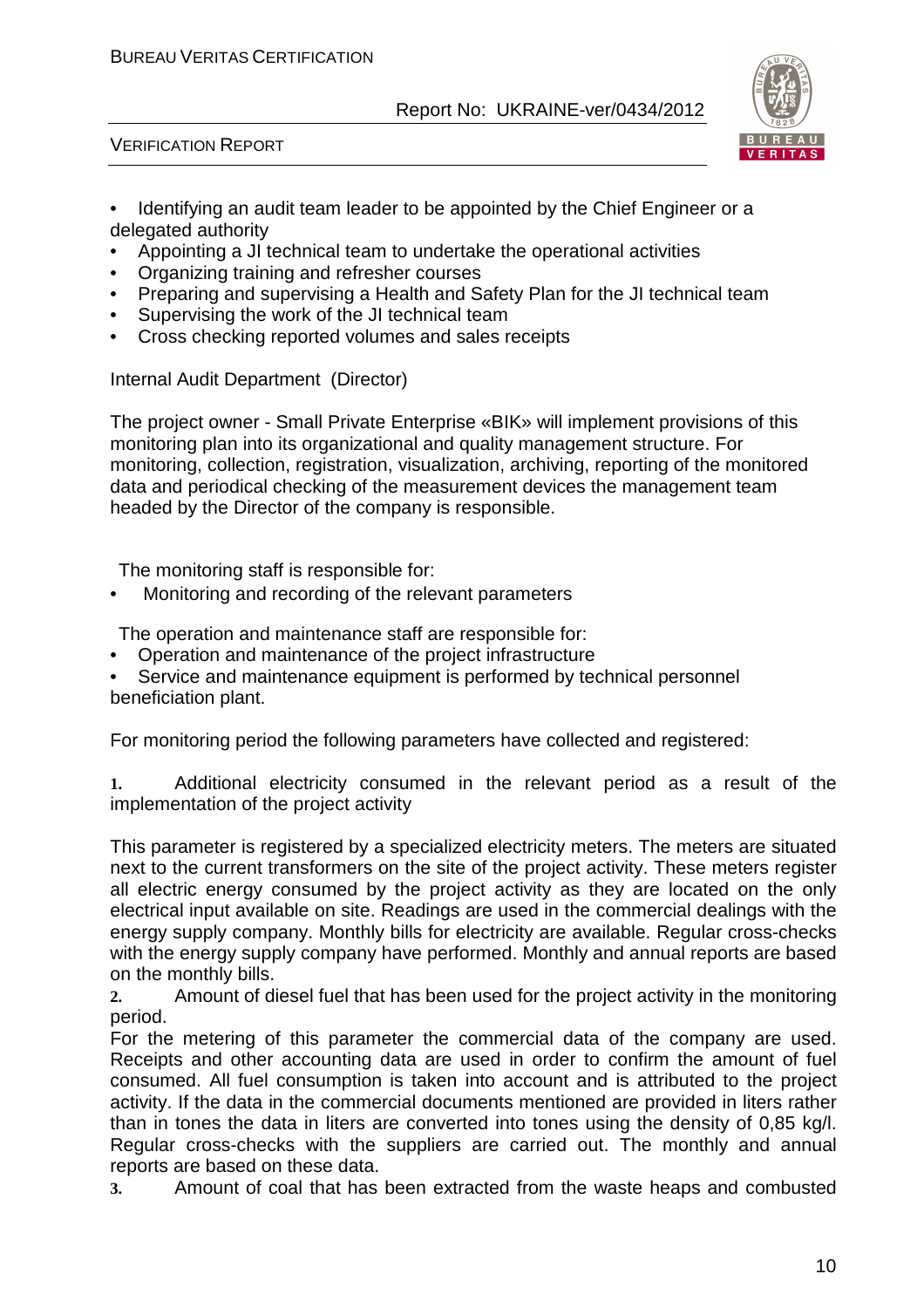

VERIFICATION REPORT

for energy use in the project activity in the relevant period which is equal to the amount of coal that has been mined in the baseline scenario and combusted for energy use. 3.1. Amount of fraction (0-50mm).

For the metering of this parameter the commercial data of the company are used. Receipts and acceptance certificates from the customers are used in order to confirm the amount of coal restored. Only shipped coal is taken into account and is attributed to the project activity. Weighting of the coal is done on site by the special automobile scales. Regular cross-checks with the customers are performed. The monthly and annual reports are based on these shipment data.

3.2. Ash content and moisture of fraction (0-50mm).

Ash content and moisture fraction is defined accredited for technical competence and independence of the laboratory in accordance with regulations (GOST 11022-95 "Mineral solid fuel. Methods of determination the ash content" , GOST 11014-2001 "Brown coal, hard coal and oil shale. Accelerated methods for determining the moisture" and GOST 27314-91 «Mineral solid fuel. Methods of determination the moisture content». Analysis of ash content and moisture fraction is done in the laboratory. Ash content and moisture of coal fraction (0-50mm) measured regularly with registration annually certificates.

All data which are monitored and required for determination and verification, as well as any other data that are relevant to the operation of the project is kept for at least two years after the last transfer of ERUs.

The identified areas of concern as to Data management, project participants response and BV Certification's conclusion are described in Appendix A to this report (refer to CAR 08 - CAR 12).

#### **3.7 Verification regarding programmes of activities (102-110)**

#### **"Not applicable"**

#### **4 VERIFICATION OPINION**

Bureau Veritas Certification has performed the initial verification of the "Waste heap dismantling in Luhansk region of Ukraine with the aim of reduction greenhouse gases emissions to atmosphere" project in Ukraine, which applies JI specific approach. The verification was performed on the basis of UNFCCC criteria and host country criteria and also on the criteria given to provide for consistent project operations, monitoring and reporting.

The verification consisted of the following three phases: i) desk review of the monitoring report against the project design and the baseline and monitoring plan; ii) follow-up interviews with project stakeholders; iii) resolution of outstanding issues and the issuance of the final verification report and opinion.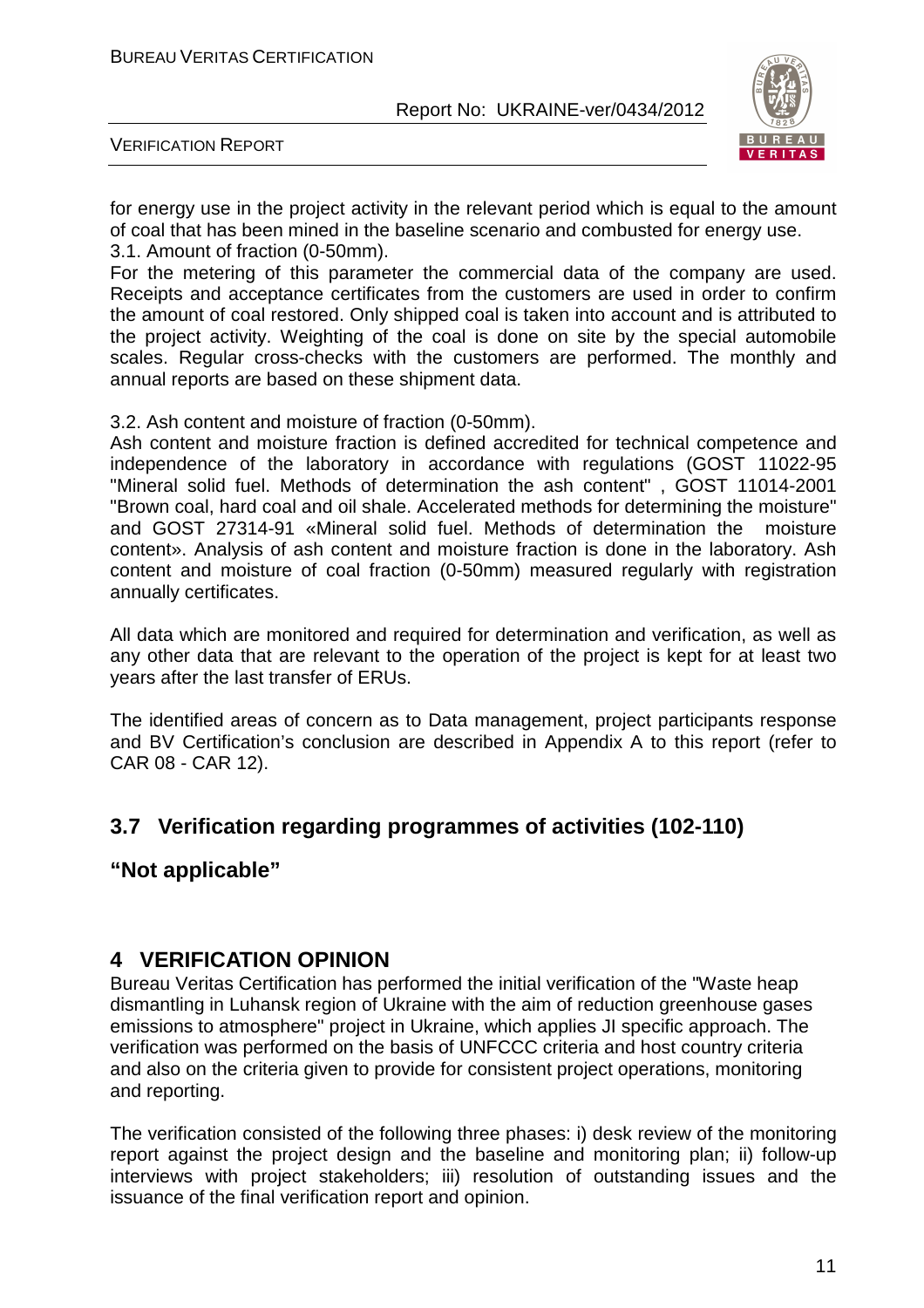

VERIFICATION REPORT

The management of Carbon Capital Services Ltd.is responsible for the preparation of the GHG emissions data and the reported GHG emissions reductions of the project on the basis set out within the project Monitoring Plan indicated in the final PDD version 3.0. The development and maintenance of records and reporting procedures in accordance with that plan, including the calculation and determination of GHG emission reductions from the project, is the responsibility of the management of the project.

Bureau Veritas Certification verified the Project Monitoring Report version 3.0 for the reporting period as indicated below. Bureau Veritas Certification confirms that the project is implemented as planned and described in approved project design documents. Installed equipment being essential for generating emission reduction runs reliably and is calibrated appropriately. The monitoring system is in place and the project is generating GHG emission reductions.

Bureau Veritas Certification can confirm that the GHG emission reduction is accurately calculated and is free of material errors, omissions, or misstatements. Our opinion relates to the project's GHG emissions and resulting GHG emissions reductions reported and related to the approved project baseline and monitoring, and its associated documents. Based on the information we have seen and evaluated, we confirm, with a reasonable level of assurance, the following statement:

| Reporting period: From 01/06/2008 to 31/12/2011 |                                       |  |  |  |
|-------------------------------------------------|---------------------------------------|--|--|--|
| : 600902                                        | tonnes of CO <sub>2</sub> equivalent. |  |  |  |
| :564                                            | tonnes of CO <sub>2</sub> equivalent. |  |  |  |
| $: -144247$                                     | tonnes of CO <sub>2</sub> equivalent. |  |  |  |
| :744585                                         | tonnes of CO <sub>2</sub> equivalent. |  |  |  |
|                                                 |                                       |  |  |  |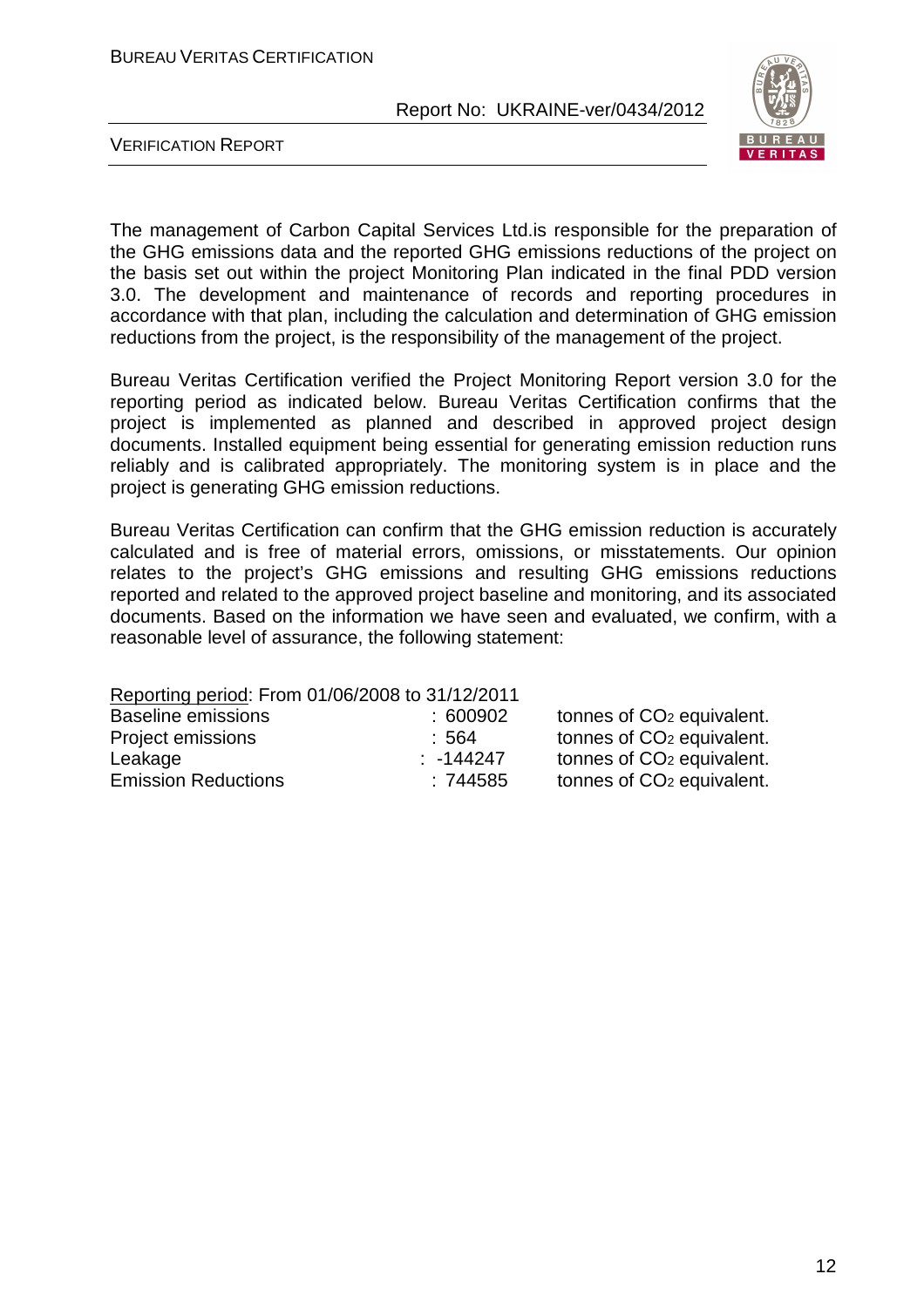



#### **5 REFERENCES**

#### **Category 1 Documents:**

Documents provided by Carbon Capital Services Ltd. and SPE «BIK» that relate directly to the GHG components of the project.

- /1/ Project Design Document "Waste heap dismantling in Luhansk region of Ukraine with the aim of reduction greenhouse gases emissions to atmosphere" version 3.0 dated 27/03/2012
- /2/ Monitoring Report "Waste heap dismantling in Luhansk region of Ukraine with the aim of reduction greenhouse gases emissions to atmosphere" version 01 dated 07 March 2012
- /3/ Monitoring Report "Waste heap dismantling in Luhansk region of Ukraine with the aim of reduction greenhouse gases emissions to atmosphere" version 02 dated 02 April 2012
- /4/ Excel file " Supporting document 1\_BIK\_Project\_calculation\_v1\_ver"
- /5/ Monitoring Report "Waste heap dismantling in Luhansk region of Ukraine with the aim of reduction greenhouse gases emissions to atmosphere" version 03 dated 20 April 2012
- /6/ Excel file " Supporting document 1\_BIK\_Monitoring\_calculation\_v3"
- /7/ Letter of Approval # 2012JI11 issued by the NL Agency Ministry of Economic Affairs, Agriculture and Innovation dated 17/04/2012
- /8/ Letter of Approval # 1076/23/7 dated 24/04/2012, issued by State Environmental Investment Agency of Ukraine
- /9/ Determination and Verification Manual, version 01
- /10/ National inventory report of Ukraine for 1990 2009

#### **Category 2 Documents:**

Background documents related to the design and/or methodologies employed in the design or other reference documents.

- /1/ Photo–general view of the bunker of prepared for separation rock mass
- /2/ Photo–general view of the unit
- /3/ Photo–general view of the cribbles
- /4/ Photo–general view of the control panel
- /5/ Photo–power meter, fabrication # 442872
- /6/ Certificate on vocational training 12СПК528564 issued to I. Kolesnikov
- /7/ Annex to the Certificate on vocational training 12СПК528564
- /8/ Certificate on vocational training 12СПК528566 issued to O. Driuchenko
- /9/ Annex to the Certificate on vocational training 12СПК528566
- /10/ Certificate on vocational training 12СПК528565 issued to V. Driuchenko
- /11/ Annex to the Certificate on vocational training 12СПК528565
- /12/ Passport ОВП.468.150.ПС on power transformer with natural oil cooling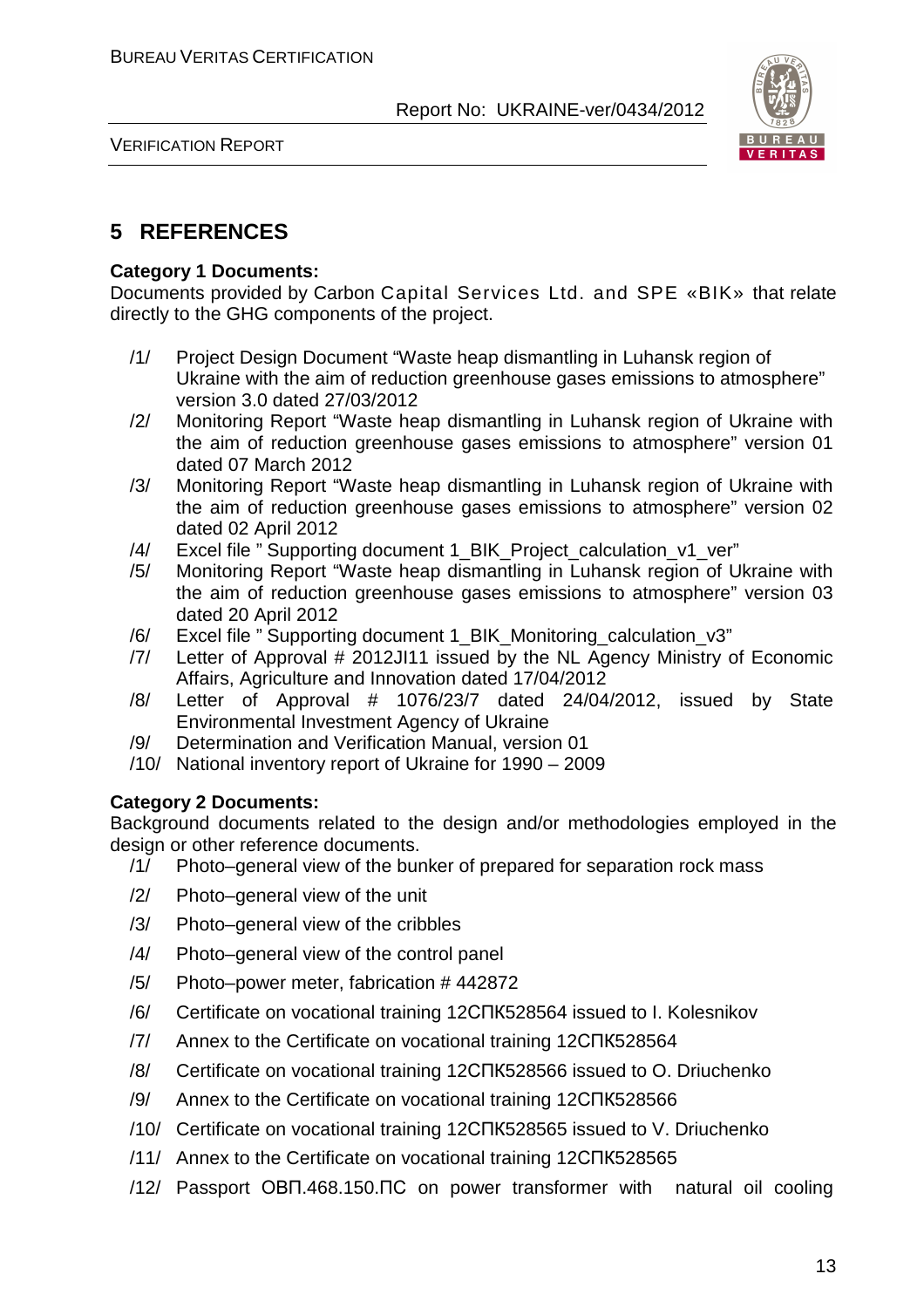



#### # 501697

- /13/ Passport 400/6 integrated transformer substation
- /14/ Passport on active and reactive power meter EMS 132.10.1, fabrication # 442872
- /15/ Agreement # 978 on power supply dated 12/05/2008
- /16/ Protocol dated 15/12/2007 of finalization of installation of 1 ALLAIR JIG plant
- /17/ Protocol dated 31/05/2008 of conducting of final tests and commissioning of equipment
- /18/ Contract # 15/01 dated 15/01/2006 on production and delivery ALLAIR JIG plant (serial number 1850)
- /19/ Contract # 24112011 dated 07/12/2010 source of ionizing radiation supply
- /20/ Consignment agreement dated 15/05/2008
- $/21/$  Delivery agreement # 06-05/09 dated 06/05/2009 on coal selling
- /22/ Purchase agreement # 01/09/10 dated 01/09/2010
- /23/ Purchase agreement # 4/01/ dated 04/01/2010
- /24/ Letter # 12/6007 dated 16/12/2010 source of ionizing radiation supply
- /25/ License Series ОВ # 050247 on permission to conduct works using source of ionizing radiation
- /26/ Conclusion of the state sanitary and epidemiological study # 05.03.02-03/19862 dated 04/03/2011
- /27/ Agreement dated 29/04/2008 on providing services on tracks weighting by car strain gauge scales 60ВА1П, fabrication # 13-036
- /28/ Passport В-036.09.ПС on car strain gauge scales 60ВА1П
- /29/ Certificate # UA-MI/2-2073-2006 on measurement equipment conformity with the stated type
- /30/ Agreement # 98/05/08 dated 20/05/2008 on diesel fuel supply
- /31/ Agreement # 06/01/10 dated 05/01/2010 on diesel fuel supply
- /32/ Report on weighing service for June 2008
- /33/ Report on coal shipment dated 19/06/2008
- /34/ Report on coal shipment dated 18/06/2008
- /35/ Report on coal shipment dated 17/06/2008
- /36/ Report on coal shipment dated 23/06/2008
- /37/ Report on coal shipment dated 21/06/2008
- /38/ Report on coal shipment dated 20/06/2008
- /39/ Report on coal shipment dated 27/06/2008
- /40/ Report on coal shipment dated 26/06/2008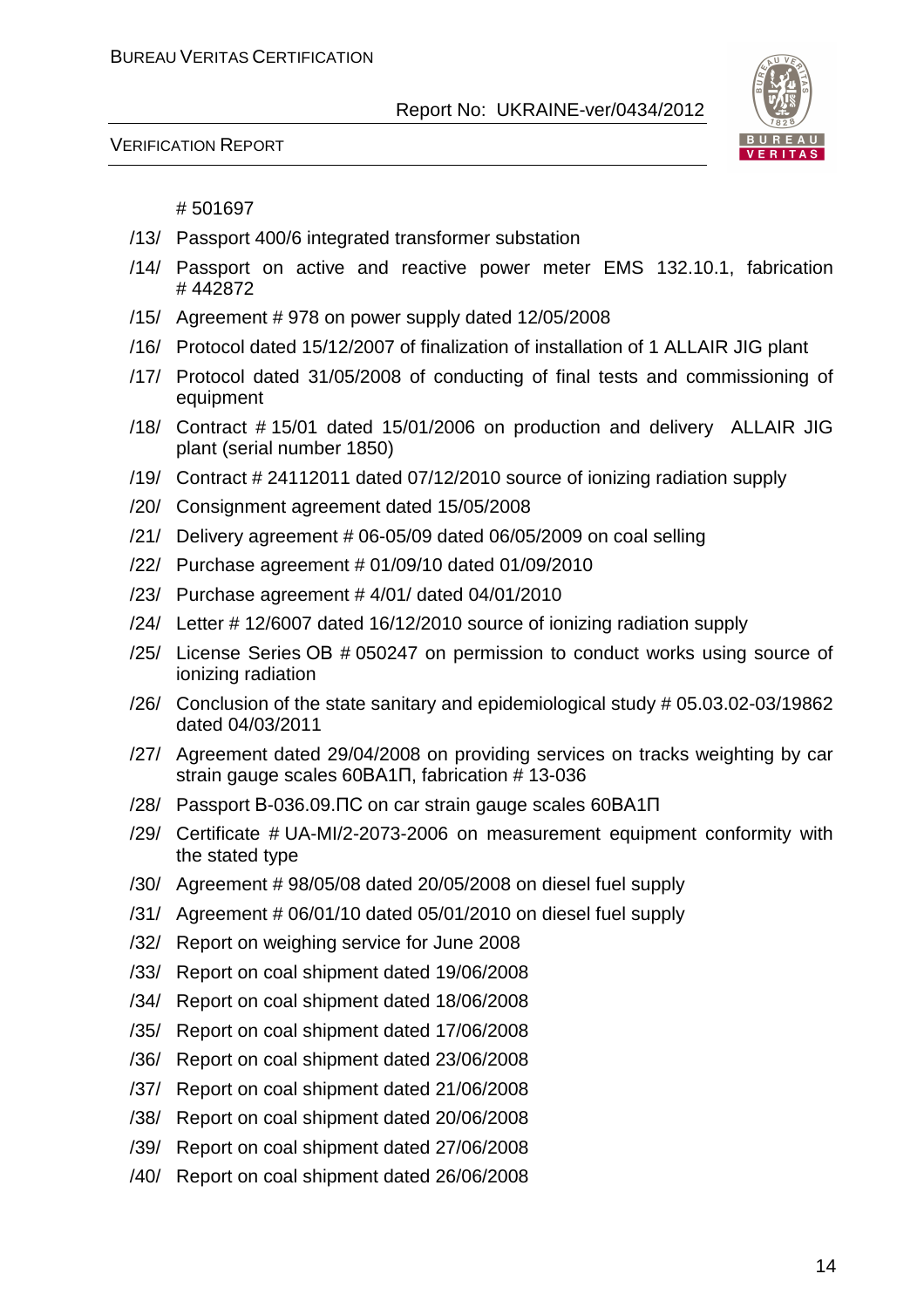

#### VERIFICATION REPORT

/41/ Report on coal shipment dated 25/06/2008 /42/ Statement on consumed electric energy dated 27/07/2008 /43/ Report on weighing service for July 2008 /44/ Report on coal shipment dated 24/07/2008 /45/ Report on coal shipment dated 23/07/2008 /46/ Report on coal shipment dated 22/07/2008 /47/ Report on coal shipment dated 29/07/2008 /48/ Report on coal shipment dated 26/07/2008 /49/ Report on coal shipment dated 25/07/2008 /50/ Report on coal shipment dated 21/07/2008 /51/ Report on coal shipment dated 30/07/2008 /52/ Report on coal shipment dated 28/07/2008 /53/ Report on coal shipment dated 16/07/2008 /54/ Report on coal shipment dated 05/07/2008 /55/ Report on coal shipment dated 19/07/2008 /56/ Report on coal shipment dated 10/07/2008 /57/ Report on coal shipment dated 12/07/2008 /58/ Report on coal shipment dated 14/07/2008 /59/ Report on coal shipment dated 07/07/2008 /60/ Report on coal shipment dated 09/07/2008 /61/ Report on coal shipment dated 11/07/2008 /62/ Report on coal shipment dated 18/07/2008 /63/ Report on coal shipment dated 17/07/2008 /64/ Report on coal shipment dated 15/07/2008 /65/ Report on weighing service for June 2011 /66/ Report on coal shipment dated 11/06/2011 /67/ Report on coal shipment dated 15/06/2011 /68/ Report on coal shipment dated 07/06/2011 /69/ Report on coal shipment dated 06/06/2011 /70/ Report on coal shipment dated 13/06/2011 /71/ Report on coal shipment dated 17/06/2011 /72/ Report on coal shipment dated 18/06/2011 /73/ Report on coal shipment dated 08/06/2011 /74/ Report on coal shipment dated 16/06/2011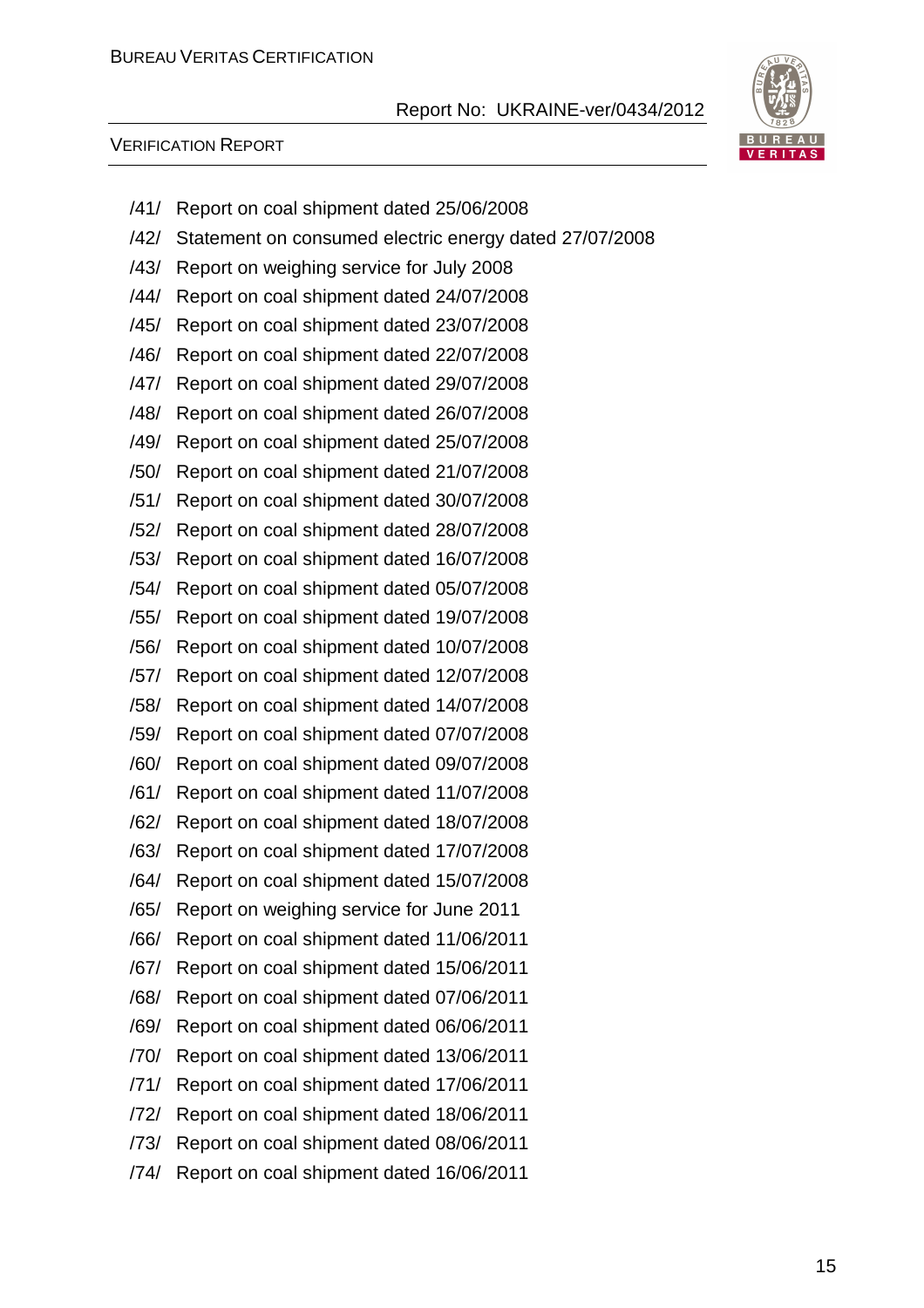

#### VERIFICATION REPORT

- /75/ Statement on consumed electric energy dated 16/06/2011
- /76/ Report on weighing service for July 2011
- /77/ Report on coal shipment dated 25/07/2011
- /78/ Report on coal shipment dated 23/07/2011
- /79/ Report on coal shipment dated 22/07/2011
- /80/ Report on coal shipment dated 28/07/2011
- /81/ Report on coal shipment dated 16/07/2011
- /82/ Report on coal shipment dated 16/07/2011
- /83/ Report on coal shipment dated 15/07/2011
- /84/ Report on coal shipment dated 18/07/2011
- /85/ Report on coal shipment dated 20/07/2011
- /86/ Report on coal shipment dated 13/07/2011
- /87/ Report on coal shipment dated 19/07/2011
- /88/ Report on coal shipment dated 21/07/2011
- /89/ Expenditure invoice dated 20/05/2008
- /90/ Expenditure invoice dated 23/05/2008
- /91/ Expenditure invoice dated 12/01/2009
- /92/ Expenditure invoice dated 10/02/2009
- /93/ Expenditure invoice dated 04/08/2009
- /94/ Expenditure invoice dated 15/09/2009
- /95/ Expenditure invoice dated 12/10/2009
- /96/ Expenditure invoice dated 02/11/2009
- /97/ Expenditure invoice dated 12/01/2010
- /98/ Expenditure invoice dated 11/01/2010
- /99/ Expenditure invoice dated 05/05/2010
- /100/ Expenditure invoice dated 01/07/2010
- /101/ Expenditure invoice dated 12/08/2010
- /102/ Expenditure invoice dated 15/09/2010
- /103/ Expenditure invoice dated 14/10/2010
- /104/ Expenditure invoice dated 16/11/2010
- /105/ Expenditure invoice dated 14/12/2010
- /106/ Expenditure invoice dated 05/01/2011
- /107/ Expenditure invoice dated 05/04/2011
- /108/ Expenditure invoice dated 06/05/2011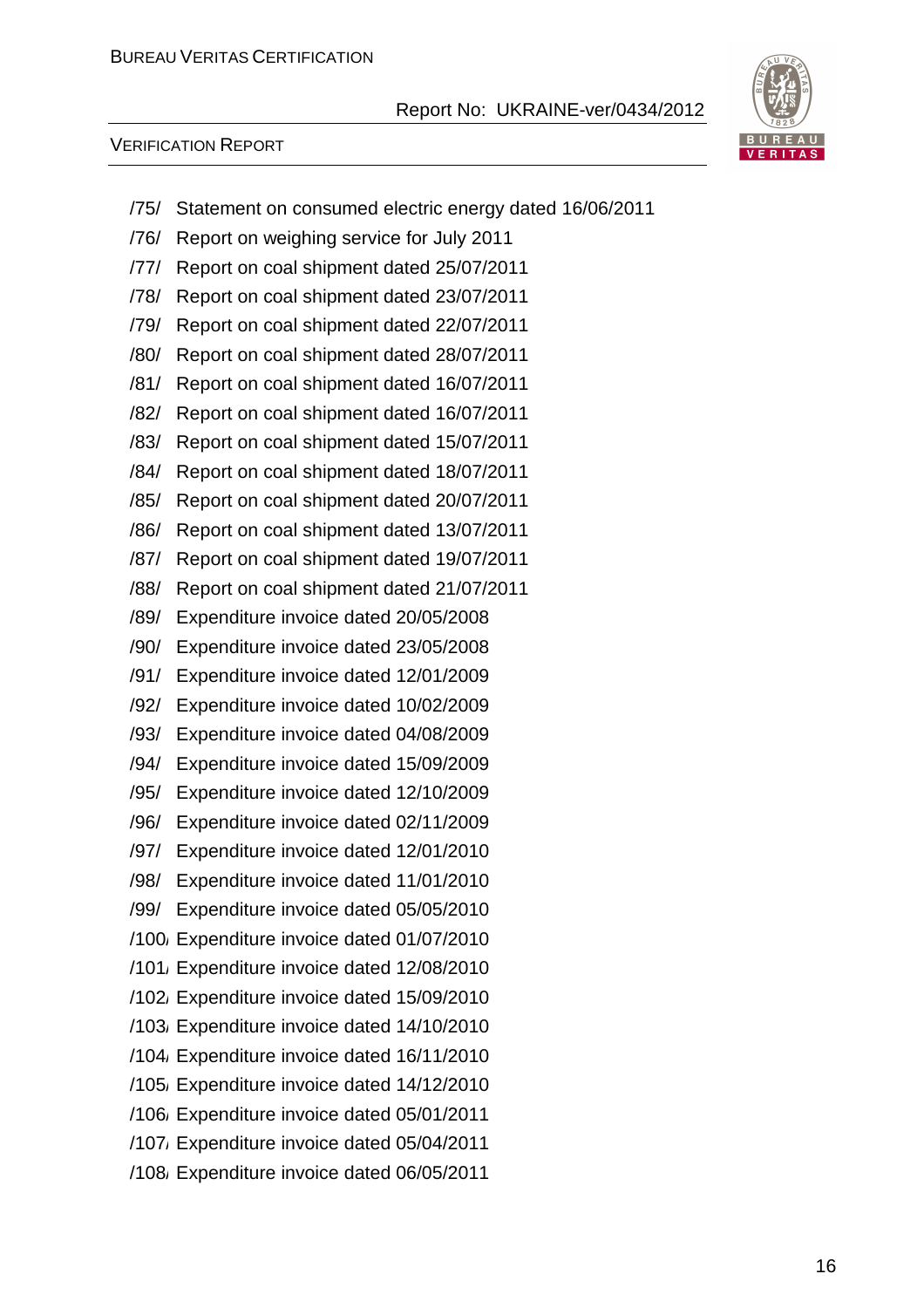

#### VERIFICATION REPORT

- /109/ Expenditure invoice dated 10/06/2011
- /110/ Expenditure invoice dated 04/07/2011
- /111/ Expenditure invoice dated 15/08/2011
- /112/ Expenditure invoice dated 08/090/2011
- /113/ Expenditure invoice dated 05/10/2011
- /114/ Quality certificate # 959 dated 09/06/2008
- /115/ Quality certificate # 244/2.1 dated 14/05/2009
- /116/ Quality certificate # 441 dated 10/06/2010
- /117/ Quality certificate # 534 dated 03/06/2011

#### **Persons interviewed:**

List persons interviewed during the verification or persons that contributed with other information that are not included in the documents listed above.

- /1/ Brazhnikov Oleg Director SPE «BIK»
- /2/ Karelin Aleksander Deputy director of production SPE «BIK»
- /3/ Tahir Musayev representative of the project Developer Carbon Capital Services ltd.
- /4/ Valentina Bubenok representative of the project Developer Carbon Capital Services ltd.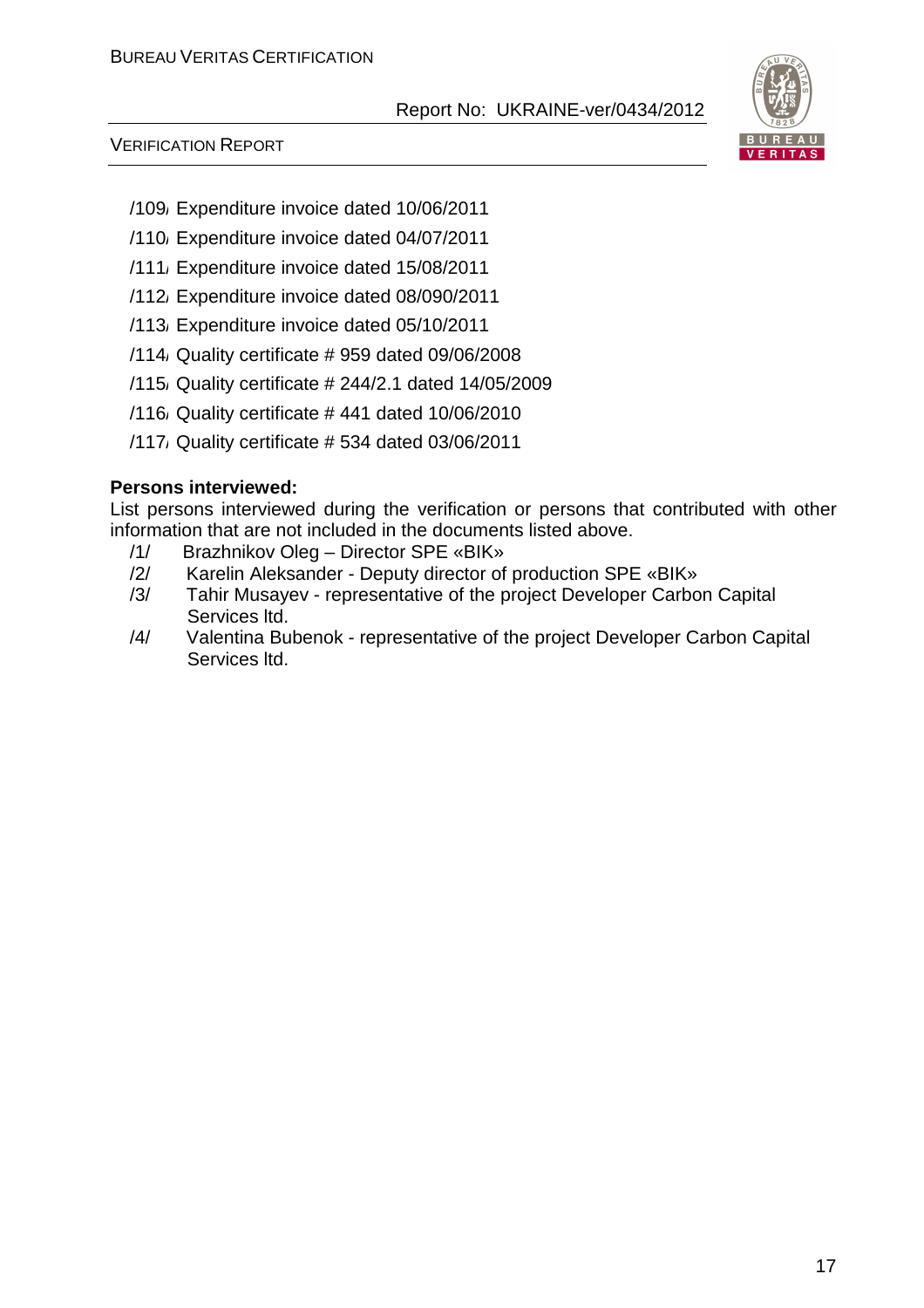

#### VERIFICATION REPORT

### APPENDIX A: VERIFICATION PROTOCOL

#### **BUREAU VERITAS CERTIFICATION HOLDING SAS**

#### VERIFICATION PROTOCOL

#### **Check list for verification, according to the JOINT IMPLEMENTATION DETERMINATION AND VERIFICATION MANUAL (Version 01)**

| <b>DVM</b><br>Paragrap | <b>Check Item</b>                                                                                                                                                                                                                                                                       | <b>Initial finding</b>                                                                                                                                                                                                                                                                                                                                                                                                                                                                                                                                                                                                                                                                                     | <b>Draft</b><br><b>Conclusion</b> | <b>Final</b><br><b>Conclusion</b> |
|------------------------|-----------------------------------------------------------------------------------------------------------------------------------------------------------------------------------------------------------------------------------------------------------------------------------------|------------------------------------------------------------------------------------------------------------------------------------------------------------------------------------------------------------------------------------------------------------------------------------------------------------------------------------------------------------------------------------------------------------------------------------------------------------------------------------------------------------------------------------------------------------------------------------------------------------------------------------------------------------------------------------------------------------|-----------------------------------|-----------------------------------|
|                        | <b>Project approvals by Parties involved</b>                                                                                                                                                                                                                                            |                                                                                                                                                                                                                                                                                                                                                                                                                                                                                                                                                                                                                                                                                                            |                                   |                                   |
| 90                     | Has the DFPs of at least one Party<br>involved, other than the host Party, issued<br>a written project approval when submitting<br>the first verification report to the secretariat<br>publication in accordance<br>with<br>for<br>paragraph 38 of the JI guidelines, at the<br>latest? | The project obtained approval by the Host party<br>(Ukraine) on 23/04/2012 (Letter of Approval #2020/23/7<br>issued by State Environmental Investment Agency of<br>Ukraine as of 20/04/2012).<br>Written project approval by Netherlands has been<br>issued by the NFP of that Party on 17/04/2012 (Letter<br>of Approval 2012JI11 issued by the NL Agency Ministry<br>of Economic Affairs, Agriculture and Innovation dated<br>17/04/2012).<br>The project was registered under the reference number<br>UA1000317.<br>CAR1<br>Please provide LoAs as it should be in accordance with<br>paragraph 38 of the JI guidelines<br>CAR <sub>2</sub><br>Add all project participants in table above section A.2. | CAR1<br>CAR <sub>2</sub>          | <b>OK</b>                         |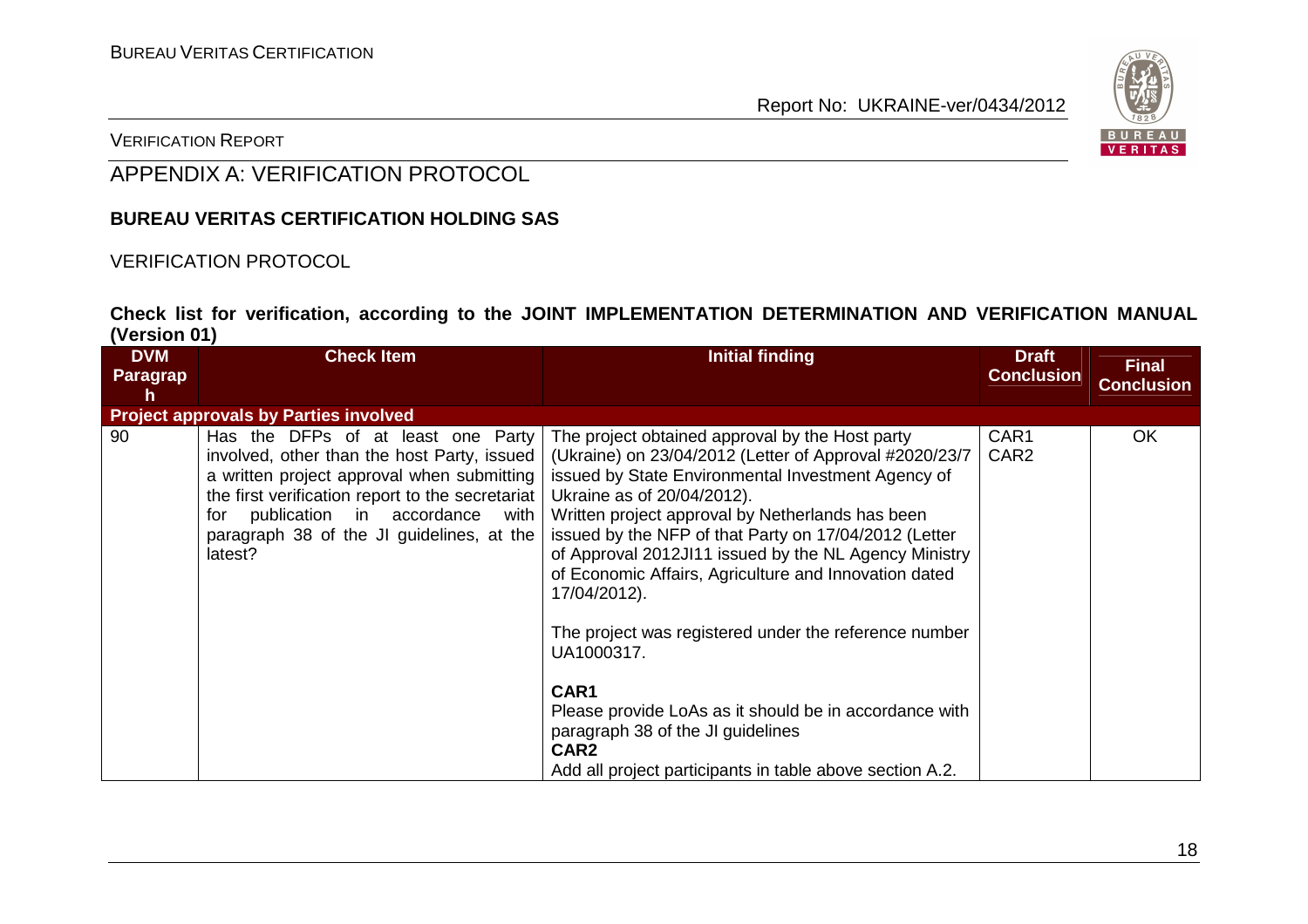

| <b>DVM</b><br><b>Paragrap</b> | <b>Check Item</b>                                                                                                                                                                                                                                                                | <b>Initial finding</b>                                                                                                                                                                                                                                                                                                                                            | <b>Draft</b><br><b>Conclusion</b>  | <b>Final</b><br><b>Conclusion</b> |
|-------------------------------|----------------------------------------------------------------------------------------------------------------------------------------------------------------------------------------------------------------------------------------------------------------------------------|-------------------------------------------------------------------------------------------------------------------------------------------------------------------------------------------------------------------------------------------------------------------------------------------------------------------------------------------------------------------|------------------------------------|-----------------------------------|
| $\mathsf{h}$<br>91            | Are all the written project approvals by<br>Parties involved unconditional?                                                                                                                                                                                                      | See cl.90 above<br>The above mentioned written approval is unconditional.                                                                                                                                                                                                                                                                                         | <b>OK</b>                          | <b>OK</b>                         |
|                               | <b>Project implementation</b>                                                                                                                                                                                                                                                    |                                                                                                                                                                                                                                                                                                                                                                   |                                    |                                   |
| 92                            | Has the project been implemented in<br>accordance with the PDD regarding which<br>the determination has been deemed final<br>and is so listed on the UNFCCC JI<br>website?                                                                                                       | The project has been implemented in accordance with<br>the PDD regarding which the determination has been<br>deemed final and is so listed on the UNFCCC JI<br>website                                                                                                                                                                                            | OK                                 | <b>OK</b>                         |
| 93                            | What is the status of operation of the<br>project during the monitoring period?                                                                                                                                                                                                  | Installation and construction works were initiated by the<br>end of 2007. $31st$ of May 2008 is the date of<br>commissioning of the equipment. The operations at the<br>facility have started on the 31 <sup>st</sup> of May 2008.<br>CAR <sub>3</sub><br>Indicate in the monitoring report if project equipment<br>has not been working during monitoring period | CAR <sub>3</sub>                   | <b>OK</b>                         |
|                               | <b>Compliance with monitoring plan</b>                                                                                                                                                                                                                                           |                                                                                                                                                                                                                                                                                                                                                                   |                                    |                                   |
| 94                            | Did the monitoring occur in accordance<br>with the monitoring plan included in the<br>PDD regarding which the determination<br>has been deemed final and is so listed on<br>the UNFCCC JI website?                                                                               | Yes, the monitoring occurred in accordance with the<br>monitoring plan included in the PDD regarding which<br>the determination has been deemed final and is so<br>listed on the UNFCCC JI website                                                                                                                                                                | OK.                                | <b>OK</b>                         |
| 95(a)                         | For calculating the emission reductions or<br>enhancements of net removals, were key<br>factors, e.g. those listed in 23 (b) (i)-(vii)<br>above, influencing the baseline emissions<br>or net removals and the activity level of the<br>project and the emissions or removals as | All key factors influencing the baseline emissions and<br>activity level of the project and the emissions as well as<br>risks associated with the project were taken into<br>account as appropriate for calculating the emission<br>reductions<br>CL <sub>1</sub>                                                                                                 | CL <sub>1</sub><br>CL <sub>2</sub> | <b>OK</b>                         |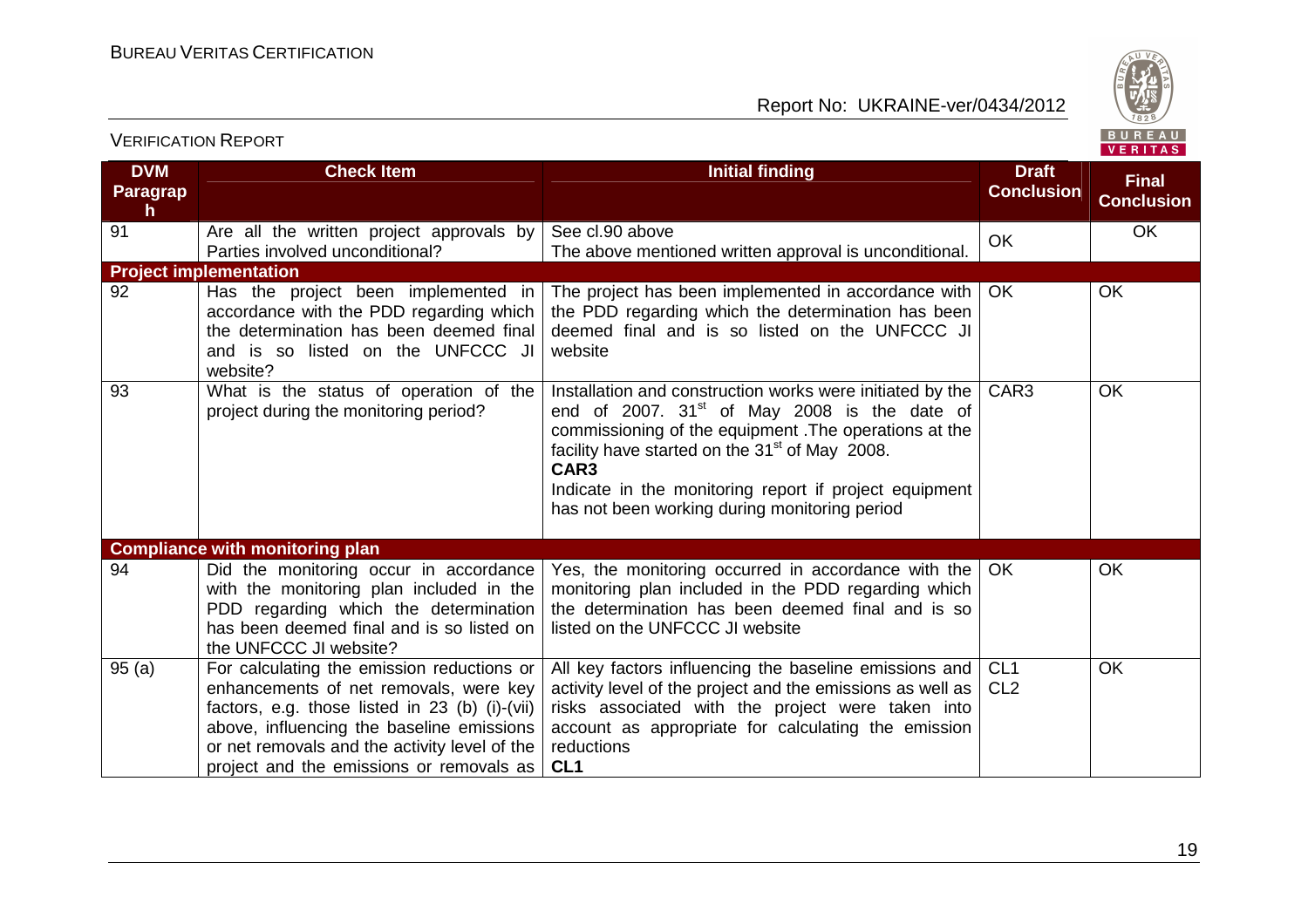



| <b>DVM</b><br>Paragrap<br>h. | <b>Check Item</b>                                                                                                                                                                                                   | <b>Initial finding</b>                                                                                                                                                                                                                                                                                                                                                                                                                                                  | <b>Draft</b><br><b>Conclusion</b>        | <b>Final</b><br><b>Conclusion</b> |
|------------------------------|---------------------------------------------------------------------------------------------------------------------------------------------------------------------------------------------------------------------|-------------------------------------------------------------------------------------------------------------------------------------------------------------------------------------------------------------------------------------------------------------------------------------------------------------------------------------------------------------------------------------------------------------------------------------------------------------------------|------------------------------------------|-----------------------------------|
|                              | well as risks associated with the project<br>taken into account, as appropriate?                                                                                                                                    | Please, provide the information about voltage class of<br>electricity consumed in the technological process.<br>CL <sub>2</sub><br>Please provide an explanation of the difference<br>monitoring emission reductions calculation from the<br>estimated amount of emission reductions in the<br>registered PDD.                                                                                                                                                          |                                          |                                   |
| 95(b)                        | Are data sources used for calculating<br>emission reductions or enhancements of<br>net removals clearly identified, reliable and<br>transparent?                                                                    | CAR4<br>Please provide passport or calibration certificate on<br>electronic automobile scale<br>CAR5<br>Please provide reference to the source that clearly<br>identifies the density of methane under conditions of<br>20°C and 1 atm<br>CAR6<br>Provided reference #13 does not work. Check it<br>correctness.<br>CAR7<br>Please provide annually quality certificates of coal<br>fraction which is extracted from the waste heaps<br>because of the project activity | CAR4<br>CAR5<br>CAR <sub>6</sub><br>CAR7 | <b>OK</b>                         |
| 95 <sub>(c)</sub>            | Are emission factors, including default<br>emission factors, if used for calculating the<br>emission reductions or enhancements of<br>net removals, selected by carefully<br>balancing accuracy and reasonableness, | The measurement method selected for the project is<br>based on measuring monitored parameters - coal<br>produced and electricity consumed - and relying on<br>accounting documents and reports<br>for other<br>parameters (fuel used). Mentioned above factors are                                                                                                                                                                                                      | OK                                       | <b>OK</b>                         |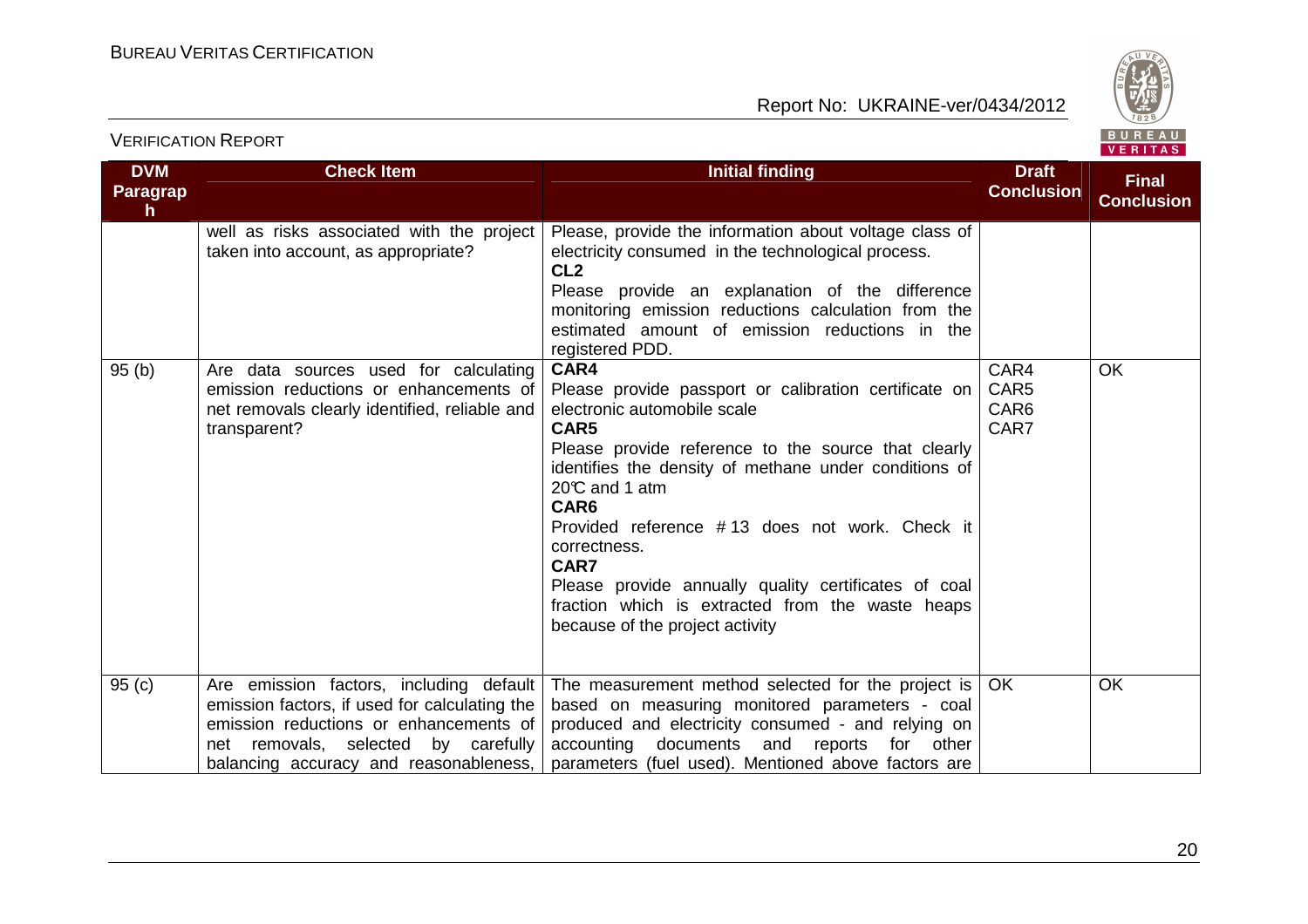

#### VERIFICATION REPORT

| <b>DVM</b>                      | <b>Check Item</b>                                                                                                                                                                                                                                                                                                                         | <b>Initial finding</b>                                                                                                                                                                                                                                                                                                                                                                    | <b>Draft</b>             | <b>Final</b>             |
|---------------------------------|-------------------------------------------------------------------------------------------------------------------------------------------------------------------------------------------------------------------------------------------------------------------------------------------------------------------------------------------|-------------------------------------------------------------------------------------------------------------------------------------------------------------------------------------------------------------------------------------------------------------------------------------------------------------------------------------------------------------------------------------------|--------------------------|--------------------------|
| <b>Paragrap</b><br>$\mathsf{h}$ |                                                                                                                                                                                                                                                                                                                                           |                                                                                                                                                                                                                                                                                                                                                                                           | <b>Conclusion</b>        | <b>Conclusion</b>        |
|                                 | and appropriately justified of the choice?                                                                                                                                                                                                                                                                                                | selected<br>by carefully balancing<br>and<br>accuracy<br>reasonableness, and appropriately justified of the<br>choice                                                                                                                                                                                                                                                                     |                          |                          |
| 95(d)                           | Is the calculation of emission reductions or<br>enhancements of net removals based on<br>conservative assumptions and the most<br>plausible scenarios in a transparent<br>manner?                                                                                                                                                         | The calculation of emission reductions is based on<br>conservative assumptions and the most plausible<br>scenarios in a transparent manner. As a result of<br>documents revision, all data connected with estimation<br>of emission reduction are consistent through the<br>Monitoring report and excel spread sheet with<br>calculation. For detailed information see section C and<br>D | <b>OK</b>                | OK                       |
|                                 | Applicable to JI SSC projects only                                                                                                                                                                                                                                                                                                        |                                                                                                                                                                                                                                                                                                                                                                                           |                          |                          |
| 96                              | Is the relevant threshold to be classified as<br>JI SSC project not exceeded during the<br>monitoring period on an annual average<br>basis?<br>If the threshold is exceeded, is the<br>reduction<br>emission<br>level<br>maximum<br>estimated in the PDD for the JI SSC<br>project or the bundle for the monitoring<br>period determined? | Not applicable                                                                                                                                                                                                                                                                                                                                                                            | <b>Not</b><br>applicable | <b>Not</b><br>applicable |
|                                 | Applicable to bundled JI SSC projects only                                                                                                                                                                                                                                                                                                |                                                                                                                                                                                                                                                                                                                                                                                           |                          |                          |
| 97(a)                           | Has the composition of the bundle not<br>changed from that is stated in F-JI-<br><b>SSCBUNDLE?</b>                                                                                                                                                                                                                                        | Not applicable                                                                                                                                                                                                                                                                                                                                                                            | <b>Not</b><br>applicable | <b>Not</b><br>applicable |
| 97 <sub>(b)</sub>               | If the determination was conducted on the<br>basis of an overall monitoring plan, have<br>the project participants submitted a                                                                                                                                                                                                            | Not applicable                                                                                                                                                                                                                                                                                                                                                                            | <b>Not</b><br>applicable | <b>Not</b><br>applicable |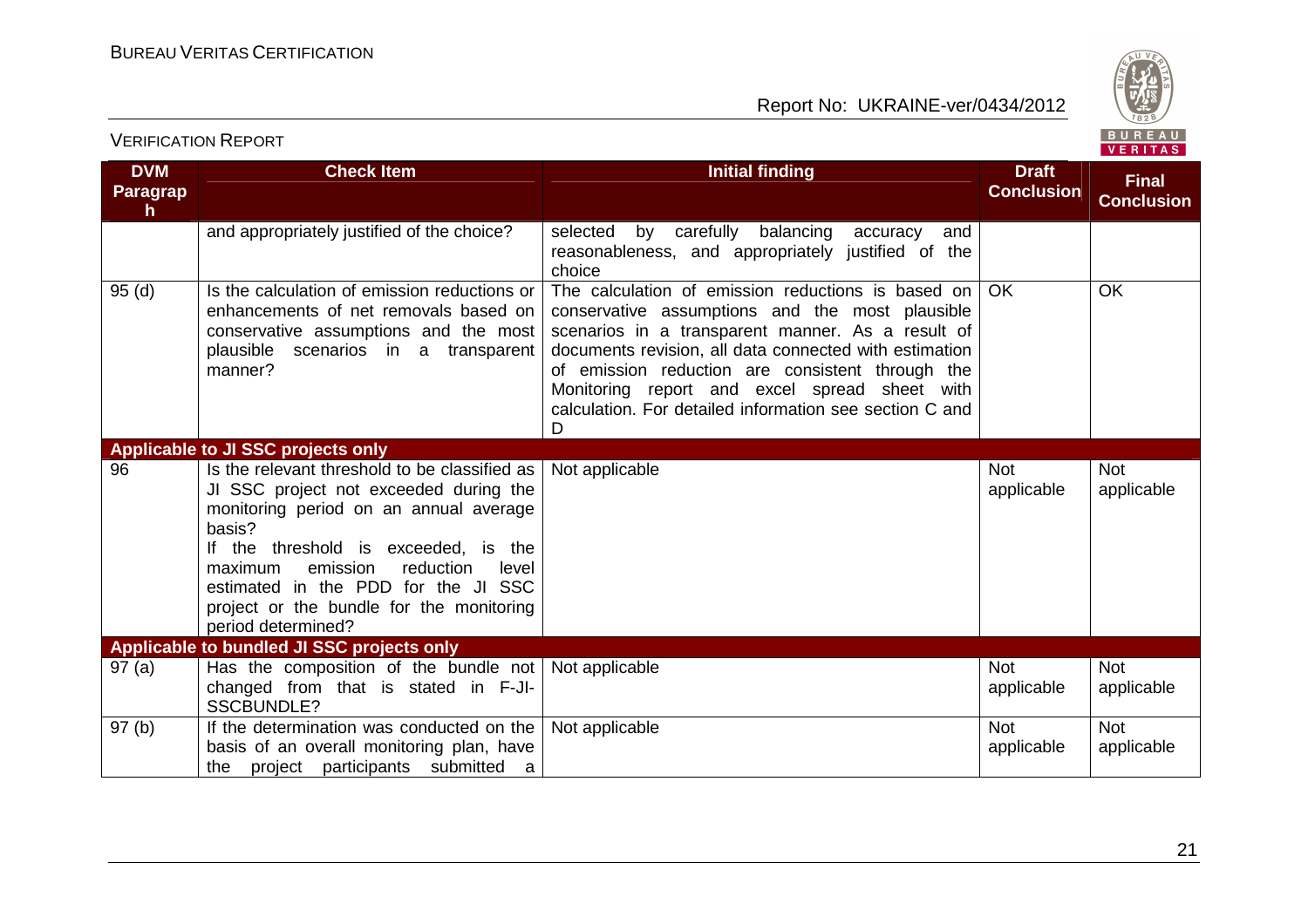

| <b>VERIFICATION REPORT</b>             |                                                                                                                                                                                                                                                                                                                                            |                                                                                                                                                                                                                                                                   |                                   | BUREAU<br><b>VERITAS</b>          |
|----------------------------------------|--------------------------------------------------------------------------------------------------------------------------------------------------------------------------------------------------------------------------------------------------------------------------------------------------------------------------------------------|-------------------------------------------------------------------------------------------------------------------------------------------------------------------------------------------------------------------------------------------------------------------|-----------------------------------|-----------------------------------|
| <b>DVM</b><br>Paragrap<br>$\mathsf{h}$ | <b>Check Item</b>                                                                                                                                                                                                                                                                                                                          | <b>Initial finding</b>                                                                                                                                                                                                                                            | <b>Draft</b><br><b>Conclusion</b> | <b>Final</b><br><b>Conclusion</b> |
|                                        | common monitoring report?                                                                                                                                                                                                                                                                                                                  |                                                                                                                                                                                                                                                                   |                                   |                                   |
| 98                                     | If the monitoring is based on a monitoring<br>plan that provides for overlapping<br>monitoring periods, are the monitoring<br>periods per component of the project<br>clearly specified in the monitoring report?<br>Do the monitoring periods not overlap with<br>those for which verifications were already<br>deemed final in the past? | Not applicable                                                                                                                                                                                                                                                    | <b>Not</b><br>applicable          | <b>Not</b><br>applicable          |
|                                        | <b>Revision of monitoring plan</b>                                                                                                                                                                                                                                                                                                         |                                                                                                                                                                                                                                                                   |                                   |                                   |
|                                        | Applicable only if monitoring plan is revised by project participant                                                                                                                                                                                                                                                                       |                                                                                                                                                                                                                                                                   |                                   |                                   |
| 99(a)                                  | Did the project participants provide an Not applicable<br>appropriate justification for the proposed<br>revision?                                                                                                                                                                                                                          |                                                                                                                                                                                                                                                                   | <b>Not</b><br>applicable          | <b>Not</b><br>applicable          |
| 99(b)                                  | Does the proposed revision improve the $ $<br>accuracy and/or applicability of information<br>collected compared to the original<br>without<br>changing<br>monitoring<br>plan<br>conformity with the relevant rules and<br>regulations for the establishment of<br>monitoring plans?                                                       | Not applicable                                                                                                                                                                                                                                                    | <b>Not</b><br>applicable          | <b>Not</b><br>applicable          |
| Data management                        |                                                                                                                                                                                                                                                                                                                                            |                                                                                                                                                                                                                                                                   |                                   |                                   |
| 101(a)                                 | Is the implementation of data collection<br>procedures in accordance<br>with the<br>monitoring plan, including the quality<br>control and quality assurance procedures?                                                                                                                                                                    | Procedures of data collection are implemented in<br>compliance with the approved monitoring plan.<br>Monitoring data of the project is monitored in<br>compliance with scheduled frequency approved in the<br>developed monitoring plan and monitoring procedure. | OK                                | <b>OK</b>                         |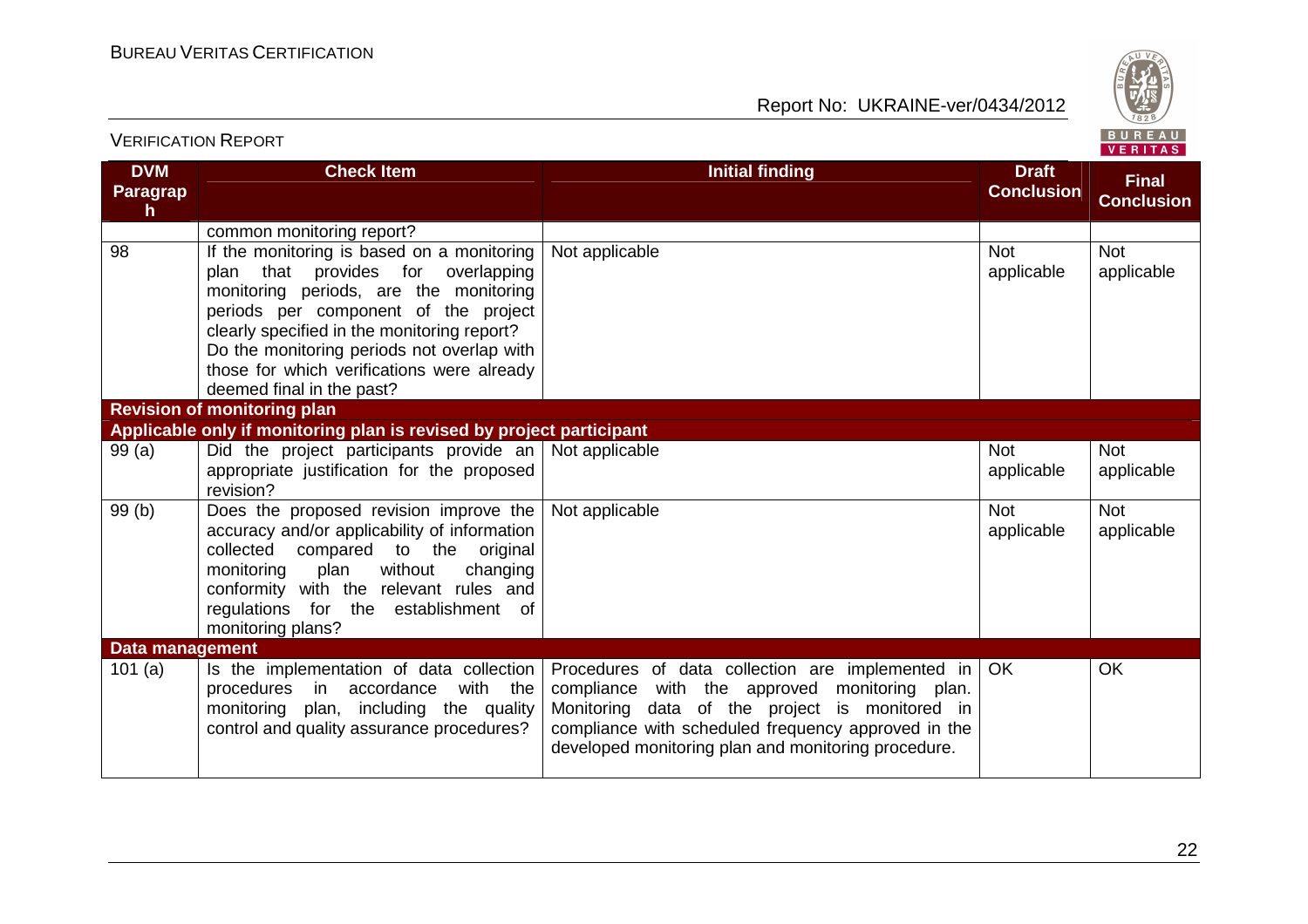

VERIFICATION REPORT

|  | FR. |  |  |  |  |  |
|--|-----|--|--|--|--|--|

| <b>DVM</b>            | <b>Check Item</b>                                                                            | <b>Initial finding</b>                                                                                                                                                                                                                                                                                                                                                                                                                                                                                                                                                                                                                                                                                                 | <b>Draft</b>                                |                                   |
|-----------------------|----------------------------------------------------------------------------------------------|------------------------------------------------------------------------------------------------------------------------------------------------------------------------------------------------------------------------------------------------------------------------------------------------------------------------------------------------------------------------------------------------------------------------------------------------------------------------------------------------------------------------------------------------------------------------------------------------------------------------------------------------------------------------------------------------------------------------|---------------------------------------------|-----------------------------------|
| <b>Paragrap</b><br>h. |                                                                                              |                                                                                                                                                                                                                                                                                                                                                                                                                                                                                                                                                                                                                                                                                                                        | <b>Conclusion</b>                           | <b>Final</b><br><b>Conclusion</b> |
| 101(b)                | Is the function of the monitoring equipment,<br>including its calibration status, in order?  | the equipment used for monitoring,<br>including<br>Yes.<br>its calibration is functioning properly.<br>CAR8<br>Please correct calibration date for electricity meter type<br>EMS 132.10.1 serial #442872 in the monitoring report.                                                                                                                                                                                                                                                                                                                                                                                                                                                                                     | CAR <sub>8</sub>                            | OK                                |
| 101 (c)               | Are the evidence and records used for the<br>monitoring maintained in a traceable<br>manner? | Documents and reports on the data that are monitored<br>were archived and stored by the project participants.<br>The following documents are stored: primary<br>documents for the accounting of monitored parameters<br>in paper form; intermediate reports, orders and other<br>monitoring documents in paper and electronic form;<br>documents on measurement devices in paper and<br>electronic form.<br>CAR9<br>Please add titles for tables through all monitoring report<br><b>CAR10</b><br>Please arrange the formulas through the monitoring<br>report<br><b>CAR11</b><br>Please correct data in table.1 in the section A.7.<br><b>CAR12</b><br>In the section D.1 translate all Ukrainian terms in<br>English | CAR9<br>CAR <sub>10</sub><br>CAR11<br>CAR12 | <b>OK</b>                         |
| $101$ (d)             | Is the data collection and management                                                        | Yes, the data collection and management system is in                                                                                                                                                                                                                                                                                                                                                                                                                                                                                                                                                                                                                                                                   | OK                                          | <b>OK</b>                         |
|                       | system for the project in accordance with<br>the monitoring plan?                            | accordance with monitoring plan.                                                                                                                                                                                                                                                                                                                                                                                                                                                                                                                                                                                                                                                                                       |                                             |                                   |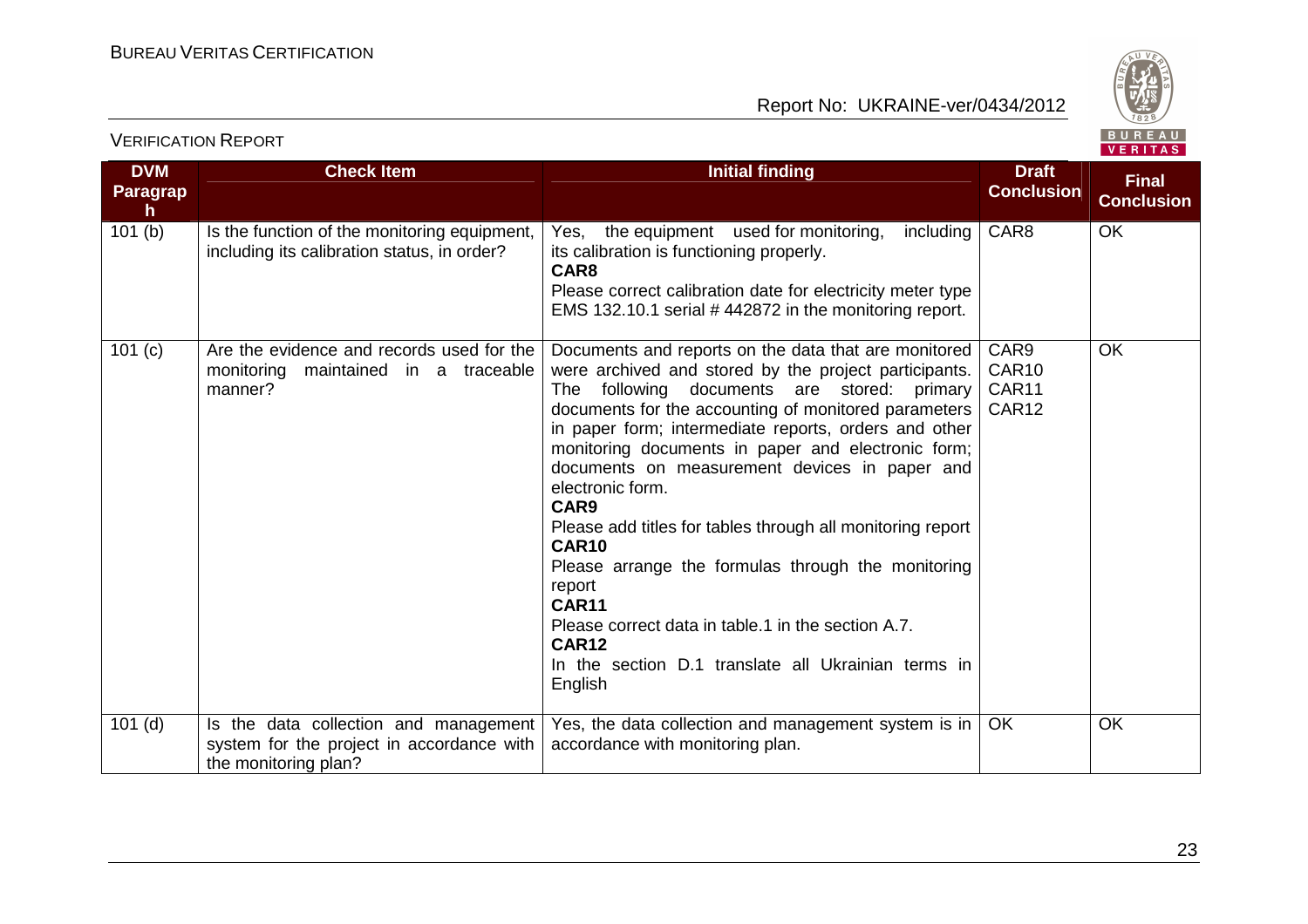

| <b>DVM</b><br>Paragrap | <b>Check Item</b>                                                                    | <b>Initial finding</b> | <b>Draft</b><br><b>Conclusion</b> | <b>Final</b>      |
|------------------------|--------------------------------------------------------------------------------------|------------------------|-----------------------------------|-------------------|
| h                      |                                                                                      |                        |                                   | <b>Conclusion</b> |
|                        | Verification regarding programmes of activities (additional elements for assessment) |                        |                                   |                   |
| 102                    | Is any JPA that has not been added to the                                            | Not applicable         | Not                               | <b>Not</b>        |
|                        | JI PoA not verified?                                                                 |                        | applicable                        | applicable        |
| 103                    | Is the verification based on the monitoring                                          | Not applicable         | <b>Not</b>                        | <b>Not</b>        |
|                        | reports of all JPAs to be verified?                                                  |                        | applicable                        | applicable        |
| 103                    | Does the verification ensure the accuracy                                            | Not applicable         | <b>Not</b>                        | <b>Not</b>        |
|                        | and conservativeness of the emission                                                 |                        | applicable                        | applicable        |
|                        | reductions or enhancements of removals                                               |                        |                                   |                   |
|                        | generated by each JPA?                                                               |                        |                                   |                   |
| 104                    | Does the monitoring period not overlap                                               | Not applicable         | <b>Not</b>                        | <b>Not</b>        |
|                        | with previous monitoring periods?                                                    |                        | applicable                        | applicable        |
| 105                    | If the AIE learns of an erroneously included                                         | Not applicable         | <b>Not</b>                        | <b>Not</b>        |
|                        | JPA, has the AIE informed the JISC of its                                            |                        | applicable                        | applicable        |
|                        | findings in writing?                                                                 |                        |                                   |                   |
|                        | Applicable to sample-based approach only                                             |                        |                                   |                   |
| 106                    | Does the sampling plan prepared by the                                               | Not applicable         | <b>Not</b>                        | <b>Not</b>        |
|                        | AIE:                                                                                 |                        | applicable                        | applicable        |
|                        | (a) Describe its sample selection, taking                                            |                        |                                   |                   |
|                        | into<br>account that:                                                                |                        |                                   |                   |
|                        |                                                                                      |                        |                                   |                   |
|                        | (i) For each verification that uses a                                                |                        |                                   |                   |
|                        | sample-based approach, the sample<br>shall<br>be<br>selection<br>sufficiently        |                        |                                   |                   |
|                        | representative of the JPAs in the JI PoA                                             |                        |                                   |                   |
|                        | such extrapolation to all JPAs identified                                            |                        |                                   |                   |
|                        | for that verification is reasonable, taking                                          |                        |                                   |                   |
|                        | into account differences among the                                                   |                        |                                   |                   |
|                        | characteristics of JPAs, such as:                                                    |                        |                                   |                   |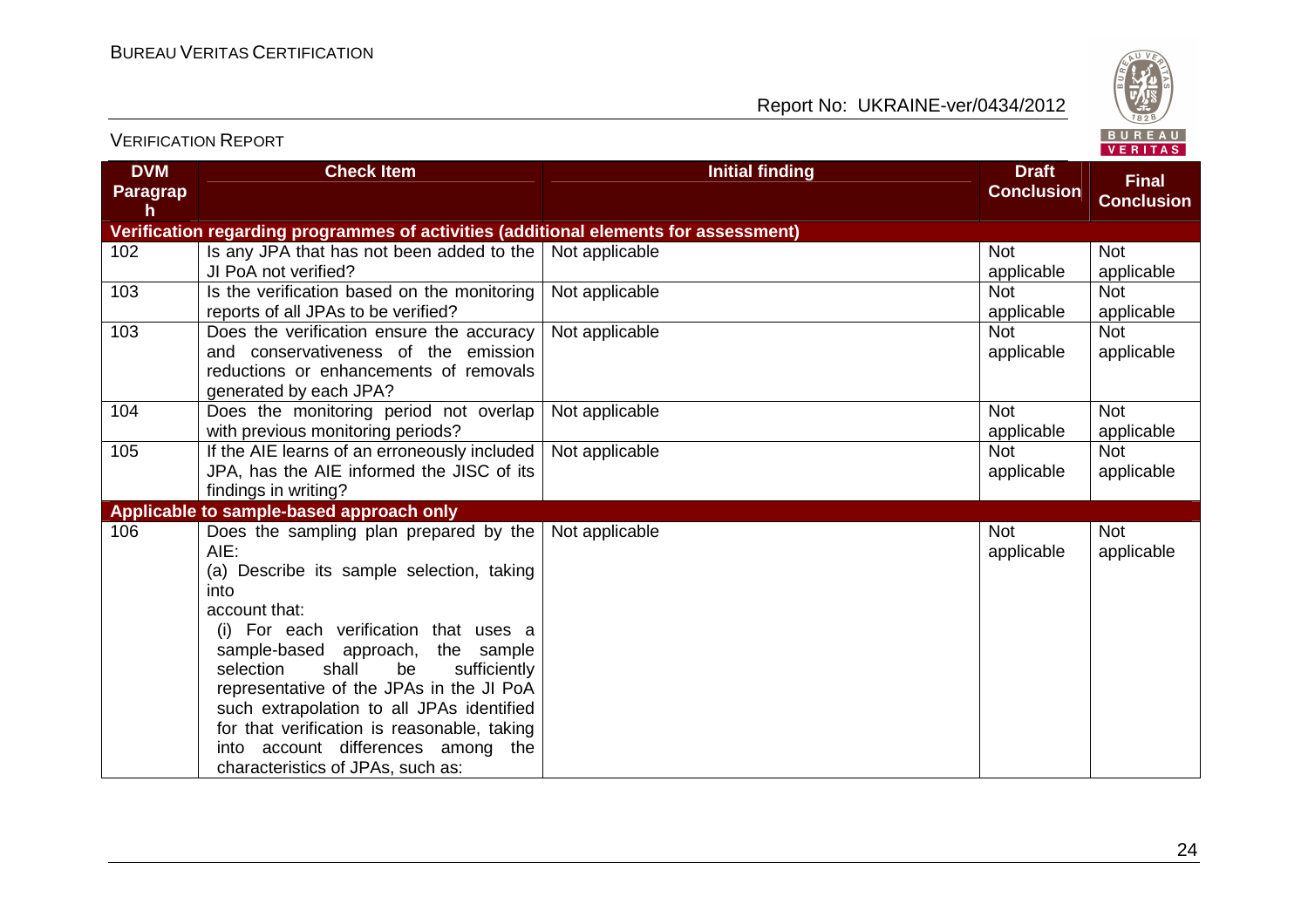VERIFICATION REPORT

Report No: UKRAINE-ver/0434/2012



#### **DVM Paragraph Check Item Initial finding Check Item Initial finding Check Item Initial finding Check Item Initial finding Check Item Initial finding Check Item Initial finding Check Item Initial finding Check Item Initial finding Check Conclusion Final Conclusion**− The types of JPAs; − The complexity of the applicable technologies and/or measures used; − The geographical location of each JPA; − The amounts of expected emission reductions of the JPAs being verified; − The number of JPAs for which emission reductions are being verified; − The length of monitoring periods of the JPAs being verified; and − The samples selected for prior verifications, if any? 107 | Is the sampling plan ready for publication through the secretariat along with the supporting verification report and documentation? 108 All Has the AIE made site inspections of at Not applicable Not not a not not not a Not Not applicable Not applicable Not applicable least the square root of the number of total JPAs, rounded to the upper whole number? If the AIE makes no site inspections or fewer site inspections than the square root of the number of total JPAs, rounded to the upper whole number, then does the AIE provide a reasonable explanation and justification? 109 Some Is the sampling plan available for Not applicable Not Not Applicable Not applicable Not applicable submission to the secretariat for the JISC applicable Not applicable

25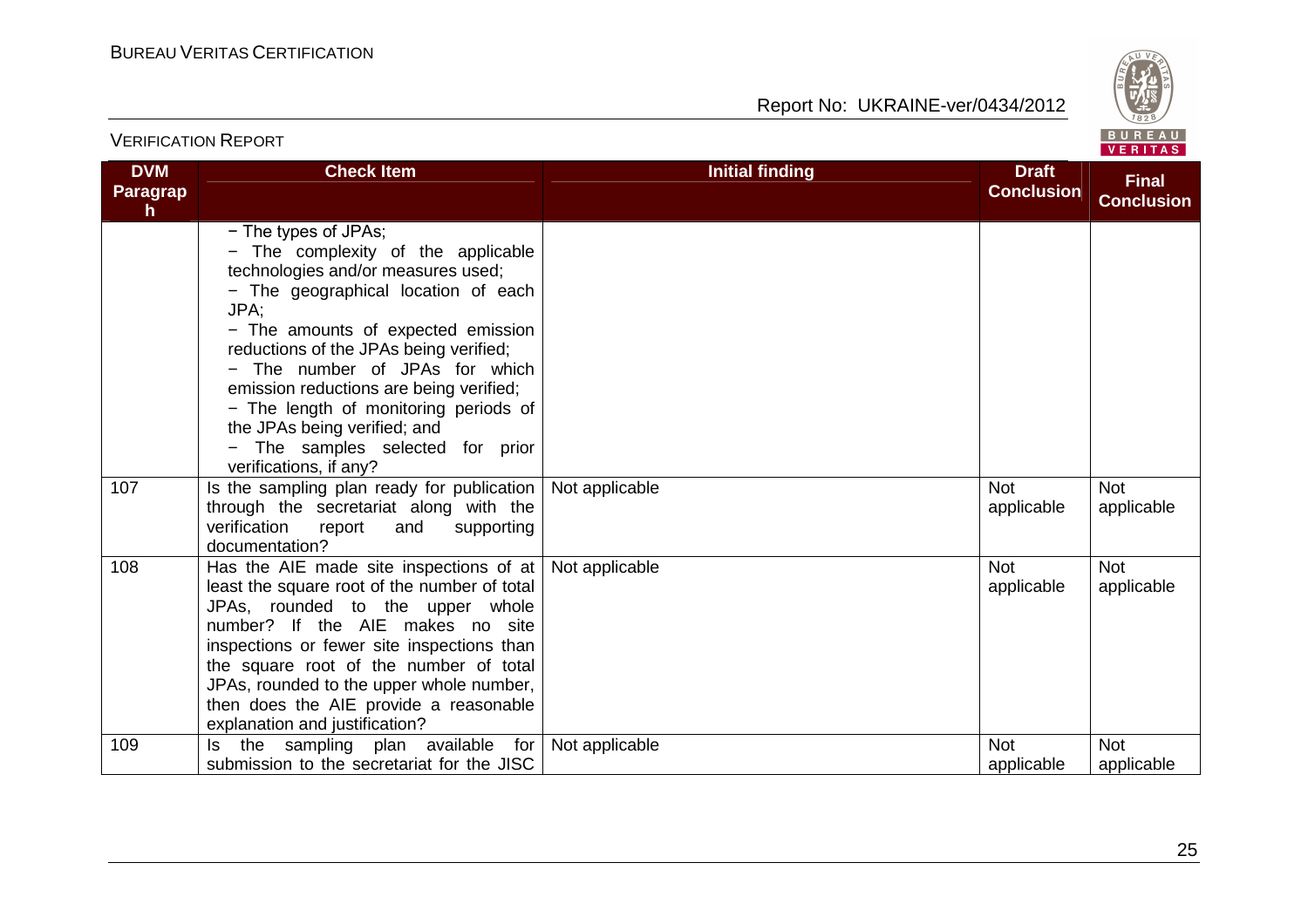VERIFICATION REPORT

Report No: UKRAINE-ver/0434/2012



|                             |                                                                                                                                                                                                                       |                        |                                   | .                                 |
|-----------------------------|-----------------------------------------------------------------------------------------------------------------------------------------------------------------------------------------------------------------------|------------------------|-----------------------------------|-----------------------------------|
| <b>DVM</b><br>Paragrap<br>h | <b>Check Item</b>                                                                                                                                                                                                     | <b>Initial finding</b> | <b>Draft</b><br><b>Conclusion</b> | <b>Final</b><br><b>Conclusion</b> |
|                             | ex ante assessment? (Optional)                                                                                                                                                                                        |                        |                                   |                                   |
| 110                         | If the AIE learns of a fraudulently included  <br>JPA, a fraudulently monitored JPA or an<br>inflated number of emission reductions<br>claimed in a JI PoA, has the AIE informed<br>the JISC of the fraud in writing? | Not applicable         | <b>Not</b><br>applicable          | <b>Not</b><br>applicable          |

#### **Table 2 Resolution of Corrective Action and Clarification Requests**

| Draft report clarification and corrective<br>action requests by verification team                                  | Ref. to<br>checklis<br>questio<br>n in<br>table 1 | participant<br><b>Summary</b><br>project<br><b>of</b><br>response                                                                        | <b>Verification team conclusion</b>                      |
|--------------------------------------------------------------------------------------------------------------------|---------------------------------------------------|------------------------------------------------------------------------------------------------------------------------------------------|----------------------------------------------------------|
| CAR1<br>Please provide LoAs as it should be in<br>accordance with paragraph 38 of the JI<br>guidelines             | 90                                                | Letters of Approval is provided in the<br>section A.2 of the Monitoring report<br>v.3.0. and is given in electronic format<br>via email. | The issue is closed.                                     |
| CAR <sub>2</sub><br>Add all project participants in table above<br>section A.2.                                    | 93                                                | All project participants is given in<br>section A.2. in tabular form.                                                                    | Project participants were<br>added. The issue is closed. |
| CAR3<br>Indicate in the monitoring report if project<br>equipment has not been working during<br>monitoring period | 93                                                | Information about working status of<br>equipment is presented in section B.1.<br>Monitoring Report v.3.0.                                | Information provided.<br>The issue is closed.            |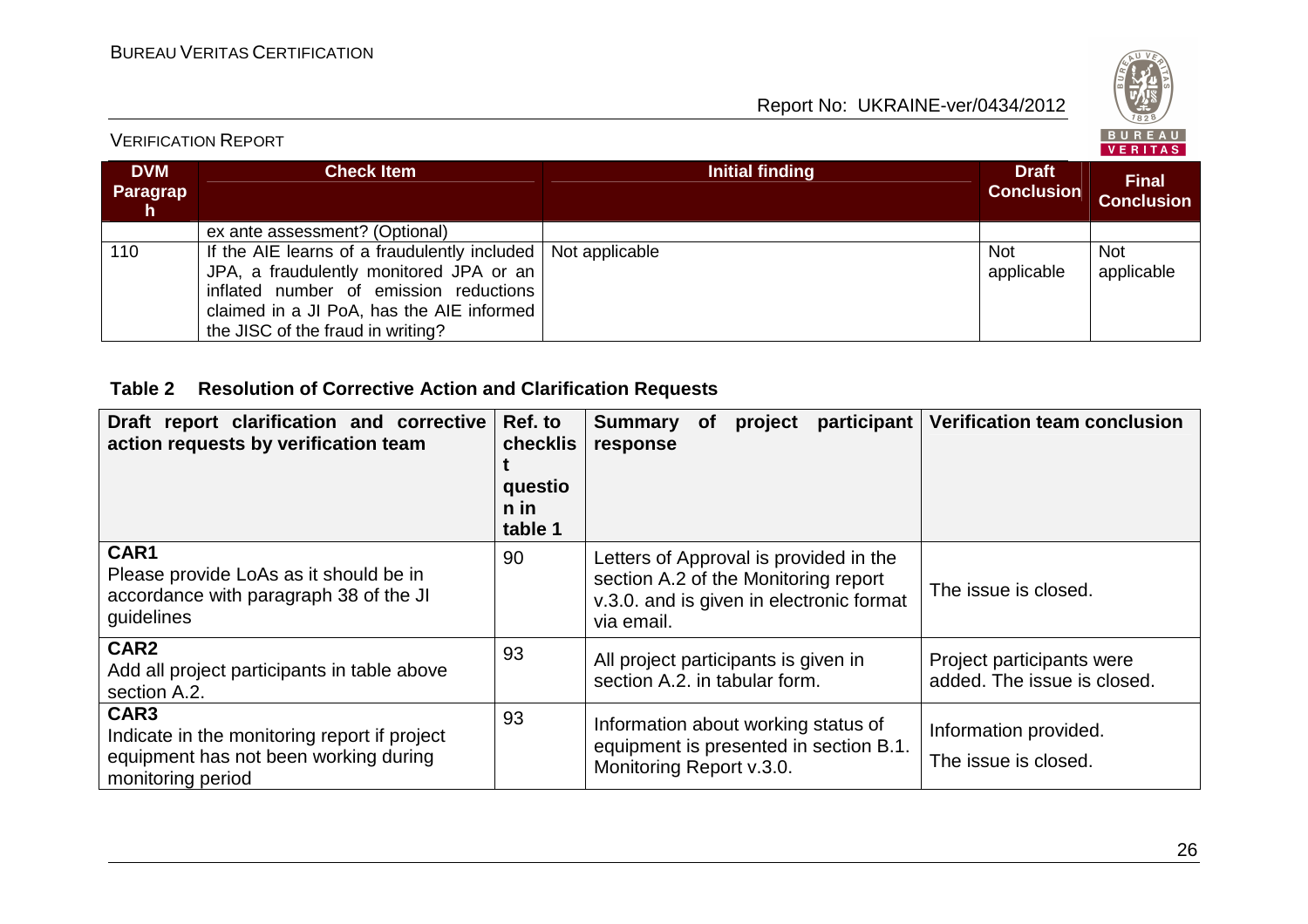

| <b>VERIFICATION REPORT</b>                                                                                                                          |         |                                                                                                                                                                                              | BUREAU<br><b>VERITAS</b>                                   |
|-----------------------------------------------------------------------------------------------------------------------------------------------------|---------|----------------------------------------------------------------------------------------------------------------------------------------------------------------------------------------------|------------------------------------------------------------|
| CAR4<br>Please<br>provide passport or calibration<br>certificate on electronic automobile scale                                                     | 95(b)   | Passport, calibration certificate after<br>modernization and annually calibration<br>certificates on electronic automobile<br>scale were given to the<br>determinator/verificator via email. | Necessary document was<br>provided. The issue is closed.   |
| CAR5<br>Please provide reference to the source that<br>clearly identify the density of methane under<br>conditions of 20°C and 1 atm                | 95(b)   | Reference to the source that clearly<br>identify the density of methane under<br>conditions of 20°C and 1 atm is<br>provided in section D.1 of Monitoring<br>Report v.3.0.                   | The source was clearly<br>identified. The issue is closed. |
| CAR6<br>Provided reference #13 does not work.<br>Check it correctness.                                                                              | 95(b)   | <b>Corrected. See Monitoring Report</b><br>V.3.0.                                                                                                                                            | Reference is corrected. The<br>issue is closed.            |
| CAR7<br>Please provide annually quality certificates of<br>coal fraction which is extracted from the<br>waste heaps because of the project activity | 95(b)   | Annually quality certificates of coal<br>fraction which is extracted from the<br>waste heaps because of the project<br>activity is given during site visit and<br>then via email.            | Necessary document was<br>provided. The issue is closed.   |
| CAR8<br>Please correct calibration date for electricity<br>meter type EMS 132.10.1 serial #442872 in<br>the monitoring report.                      | 101(b)  | Corrected. See Monitoring Report<br>V.3.0.                                                                                                                                                   | Issue is closed.                                           |
| CAR9<br>Please add titles for tables through all<br>monitoring report                                                                               | 101 (c) | Corrected. See Monitoring Report<br>V.3.0.                                                                                                                                                   | Titles were added through the<br>MR.                       |
|                                                                                                                                                     |         |                                                                                                                                                                                              | The issue is closed.                                       |